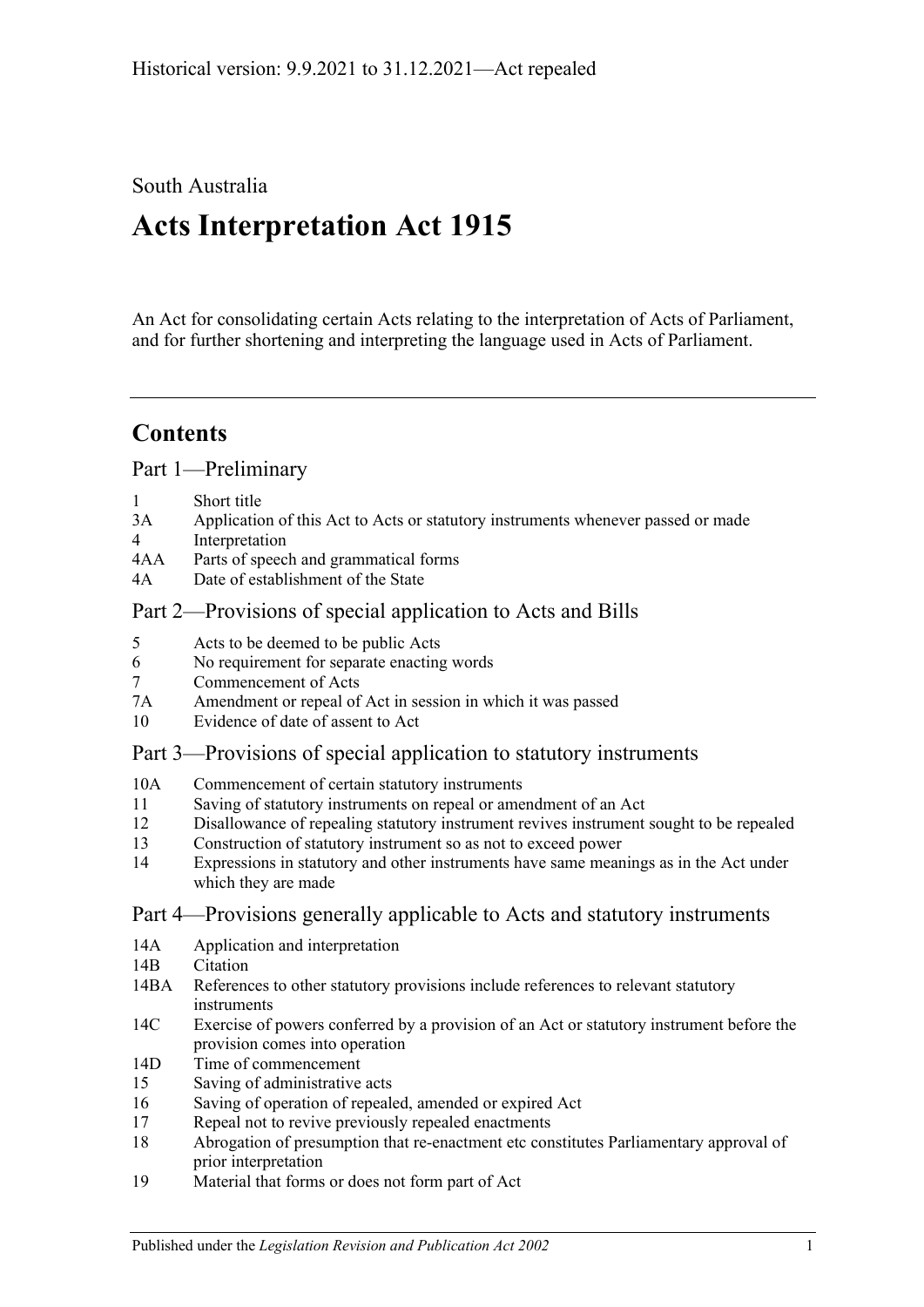- 19A [Examples](#page-12-3)
- 20 [Rules of construction to be applied in determining whether an Act binds the Crown](#page-13-0)
- 21 [Act deemed always speaking](#page-13-1)
- 22 [Construction that would promote purpose or object of an Act to be preferred](#page-13-2)
- 22A [Construction of Act so as not to exceed power of State](#page-13-3)
- 22B [Declaration of validity of laws made before Australia Acts](#page-14-0)
- 23 [Act to be done by Governor to mean by him with advice of Executive Council](#page-14-1)
- 24 [When Act or provision deemed to be substituted for another](#page-14-2)<br>25 Variation of forms
- [Variation of forms](#page-14-3)
- 26 [Interpretation of words relating to gender or number](#page-14-4)
- 27 [Provisions as to limitation of time](#page-15-0)
- 27A [Sitting days](#page-15-1)
- 28 [Measurement of distances](#page-15-2)
- 28A [Standard scales for penalties and expiation fees](#page-15-3)
- 29 [Fines etc to be paid into Treasury](#page-16-0)
- 30 [Penalties](#page-16-1)
- 33 [Service by post](#page-16-2)
- 34 ["May" imports a discretion, "shall" is imperative](#page-17-0)
- 35 [Words applying to occupant of public office to apply to successive occupants](#page-17-1)
- 36 [Power to appoint includes power to remove etc](#page-17-2)
- 36A [Gender balance in nomination of persons for appointment to statutory bodies](#page-17-3)
- 37 [Powers may be exercised from time to time](#page-18-0)
- 37A [Manner in which certain powers and functions may be exercised by a delegate](#page-18-1)
- 39 [Variation, revocation and expiration of regulations, rules or by-laws](#page-18-2)
- 40 [Prescribing matters by reference to other instruments](#page-19-0)
- 42 [Who may proceed for recovery of penalties](#page-19-1)
- 44 [Interpretation of references to summary proceedings, complaints](#page-19-2) etc
- 45 [Rounding down of monetary amounts](#page-20-0)
- 50 [Offences punishable under more than one law](#page-20-1)
- 51 [Production of records kept by computer or other process](#page-20-2)
- 52 [Bodies corporate and signing or execution of documents](#page-20-3)
- 53 [Certain meetings etc may occur remotely](#page-20-4)

[Legislative history](#page-21-0)

#### <span id="page-1-0"></span>**The Parliament of South Australia enacts as follows:**

# **Part 1—Preliminary**

#### <span id="page-1-1"></span>**1—Short title**

This Act may be cited as the *Acts Interpretation Act 1915*.

#### <span id="page-1-2"></span>**3A—Application of this Act to Acts or statutory instruments whenever passed or made**

Subject to this Act, this Act applies to, or in relation to, an Act or statutory instrument whenever passed or made.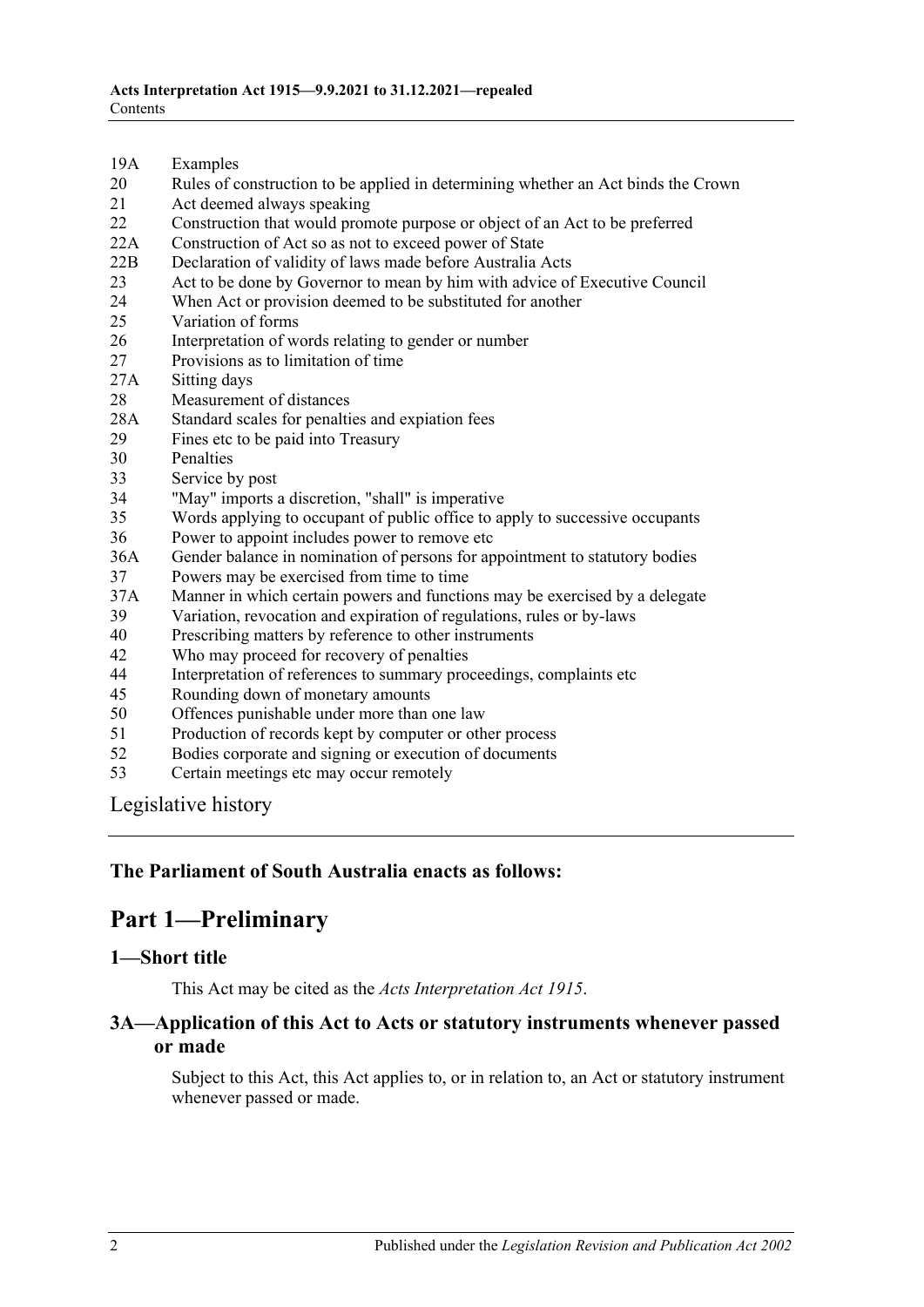## <span id="page-2-0"></span>**4—Interpretation**

(1) In this Act and in every other Act or statutory instrument, unless the contrary intention appears—

*Act* means—

- (a) an Act of the Parliament of South Australia or an Act or ordinance of some earlier legislative authority in South Australia; or
- (b) an Act of the Imperial Parliament that has been received into the law of South Australia or applies to South Australia by paramount force;

*ADI* means an authorised deposit-taking institution within the meaning of the *Banking Act (Cwth)*;

*administrative unit* means an administrative unit of the Public Service;

*AS* or *Australian Standard* or *AS/NZS* or *Australian/New Zealand Standard* means a standard published by or under the authority of Standards Australia (alone or jointly with others);

*Australia Acts* means—

- (a) the *Australia Act 1986* of the Commonwealth; and
- (b) the *Australia Act 1986* of the United Kingdom;

*Australian citizen* means a person who is an Australian citizen under the provisions of the *Australian Citizenship Act 1948* of the Commonwealth;

<span id="page-2-1"></span>*bank* means an ADI that is permitted under the *Banking Act (Cwth)* to assume or use—

- (a) the word "bank", "banker" or "banking"; or
- (b) any other word (whether or not in English) that is of like import to a word referred to in [paragraph](#page-2-1) (a);

*bank cheque* or *banker's cheque* means a cheque that an ADI draws on itself;

*bank holiday* means a day that is, under the *[Holidays Act](http://www.legislation.sa.gov.au/index.aspx?action=legref&type=act&legtitle=Holidays%20Act%201910) 1910*, a bank holiday;

*Banking Act (Cwth)* means the *Banking Act 1959* of the Commonwealth, as amended from time to time and includes an Act enacted in substitution for that Act;

<span id="page-2-2"></span>*building society* means an ADI that is permitted under the *Banking Act (Cwth)* to assume or use—

- (a) the expression "building society"; or
- (b) any other expression (whether or not in English) that is of like import to the expression referred to in [paragraph](#page-2-2) (a);

*commencement*, in relation to an Act or statutory instrument, means the day or time on which the Act or statutory instrument comes into operation;

*the Commonwealth* means the Commonwealth of Australia;

*Court of Appeal* means the Court of Appeal Division of the Supreme Court;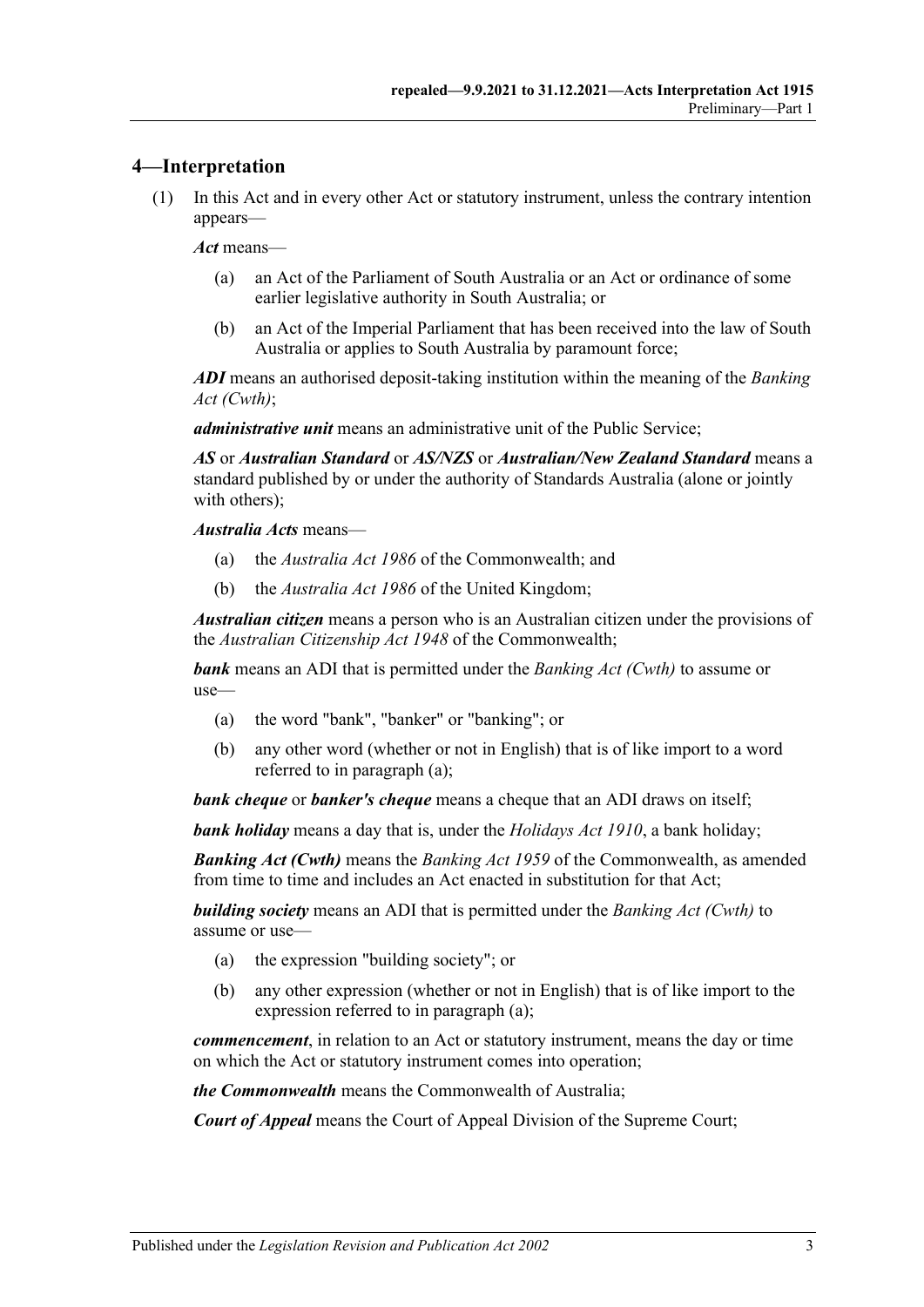<span id="page-3-0"></span>*credit union* means an ADI that is permitted under the *Banking Act (Cwth)* to assume or use—

- (a) the expression "credit union"; or
- (b) any expression (whether or not in English) that is of like import to the expression referred to in [paragraph](#page-3-0) (a);

*data storage device* means any article or material (for example, a disk) from which information is capable of being reproduced, with or without the aid of any other article or device;

*Department* or *department* of a Minister or of the Public Service, *government department* or *public department* means an administrative unit of the Public Service;

*document* includes—

- (a) any paper or other material on which there is writing; and
- (b) any map, plan, drawing, graph or photograph; and
- (c) any paper or other material on which there are marks, figures, symbols or perforations having a meaning for persons qualified to interpret them; and
- (d) any article or material from which sounds, images or writings are capable of being reproduced with or without the aid of any other article or device;

*estate*, in relation to land, includes any estate or interest, easement, right, title, claim, demand, charge, lien or encumbrance in, over, to, or in respect of, the land;

*financial year* means the period of 12 months ending on the expiration of the thirtieth day of June;

*friendly society* means a body that is a friendly society for the purposes of the *Life Insurance Act 1995* of the Commonwealth as amended from time to time;

*the Gazette*, *the Government Gazette* or *the South Australian Government Gazette* means the South Australian Government Gazette (including any supplement to that gazette) printed and published, or purporting to be printed and published, by the Government Printer of the State;

*gender identity* means the gender-related identity, appearance or mannerisms or other gender-related characteristics of a person (whether by way of medical intervention or not), with or without regard to the person's designated sex at birth;

*the Governor-in-Chief*, *the Governor* or *the Lieutenant-Governor* means the Governor of the State or other officer for the time being administering the Government of the State;

<span id="page-3-1"></span>*Health Practitioner Regulation National Law* means—

- (a) the *Health Practitioner Regulation National Law*
	- (i) as in force from time to time, set out in the schedule to the *Health Practitioner Regulation National Law Act 2009* of Queensland; and
	- (ii) as it applies as a law of South Australia, another State or a Territory (with or without modification); or
- (b) the law that substantially corresponds to the law referred to in [paragraph](#page-3-1) (a);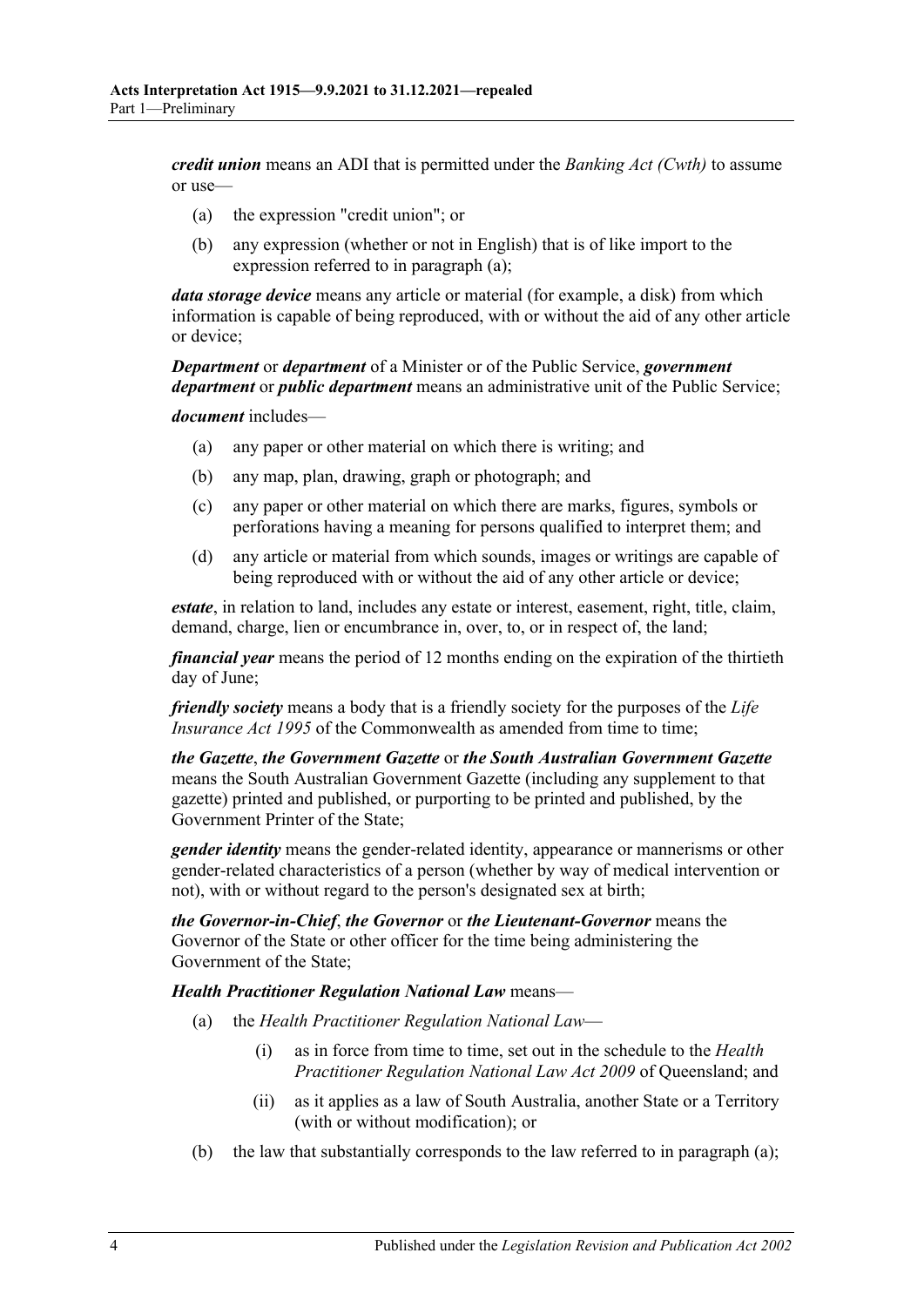*His Majesty* or *Her Majesty*, *the King* or *the Queen*, or *the Crown*, means His Majesty the King, or Her Majesty the Queen, Sovereign for the time being of Australia, and includes the predecessors and the heirs and successors of the King or Queen;

*intersex status* means the status of having physical, hormonal or genetic features that are—

- (a) neither wholly female nor wholly male; or
- (b) a combination of female and male; or
- (c) neither female nor male;

*judge* means a Judge of the Supreme Court or a District Court Judge;

*justice* means justice of the peace for the State;

*land* includes—

- (a) a building or structure affixed to land;
- (b) waters and airspace over land;
- (c) the bed of any body of waters;
- (d) subsoil and subterranean waters;

*major indictable offence* means any indictable offence classified by statute as a major indictable offence<sup>1</sup>;

*the Minister* means—

- (a) when used in an Act—the Minister of the Crown to whom the administration of the Act has been committed by the Governor, or in whom the administration of the Act is otherwise vested; and
- (b) when used in a statutory instrument—the Minister of the Crown to whom the administration of the Act under which the statutory instrument was made has been committed by the Governor, or in whom the administration of that Act is otherwise vested,

and includes a Minister of the Crown for the time being discharging the duties of that Minister or acting in the exercise of powers or functions delegated by that Minister;

*minor indictable offence* means any indictable offence classified by statute as a minor indictable offence<sup>1</sup>;

*month* means calendar month;

*oath* or *affidavit*, in all cases where persons are allowed by law to affirm or to declare instead of swearing, includes affirmation or declaration;

*Parliament* means the Parliament of the State;

*part-day public holiday* means a part of a day that is, under section 3B of the *[Holidays](http://www.legislation.sa.gov.au/index.aspx?action=legref&type=act&legtitle=Holidays%20Act%201910)  Act [1910](http://www.legislation.sa.gov.au/index.aspx?action=legref&type=act&legtitle=Holidays%20Act%201910)*, a part-day public holiday;

*person* or *party* includes a body corporate;

*police force* means South Australia Police under the *[Police Act](http://www.legislation.sa.gov.au/index.aspx?action=legref&type=act&legtitle=Police%20Act%201998) 1998*;

*police officer* means any member of South Australia Police under the *[Police Act](http://www.legislation.sa.gov.au/index.aspx?action=legref&type=act&legtitle=Police%20Act%201998) 1998*;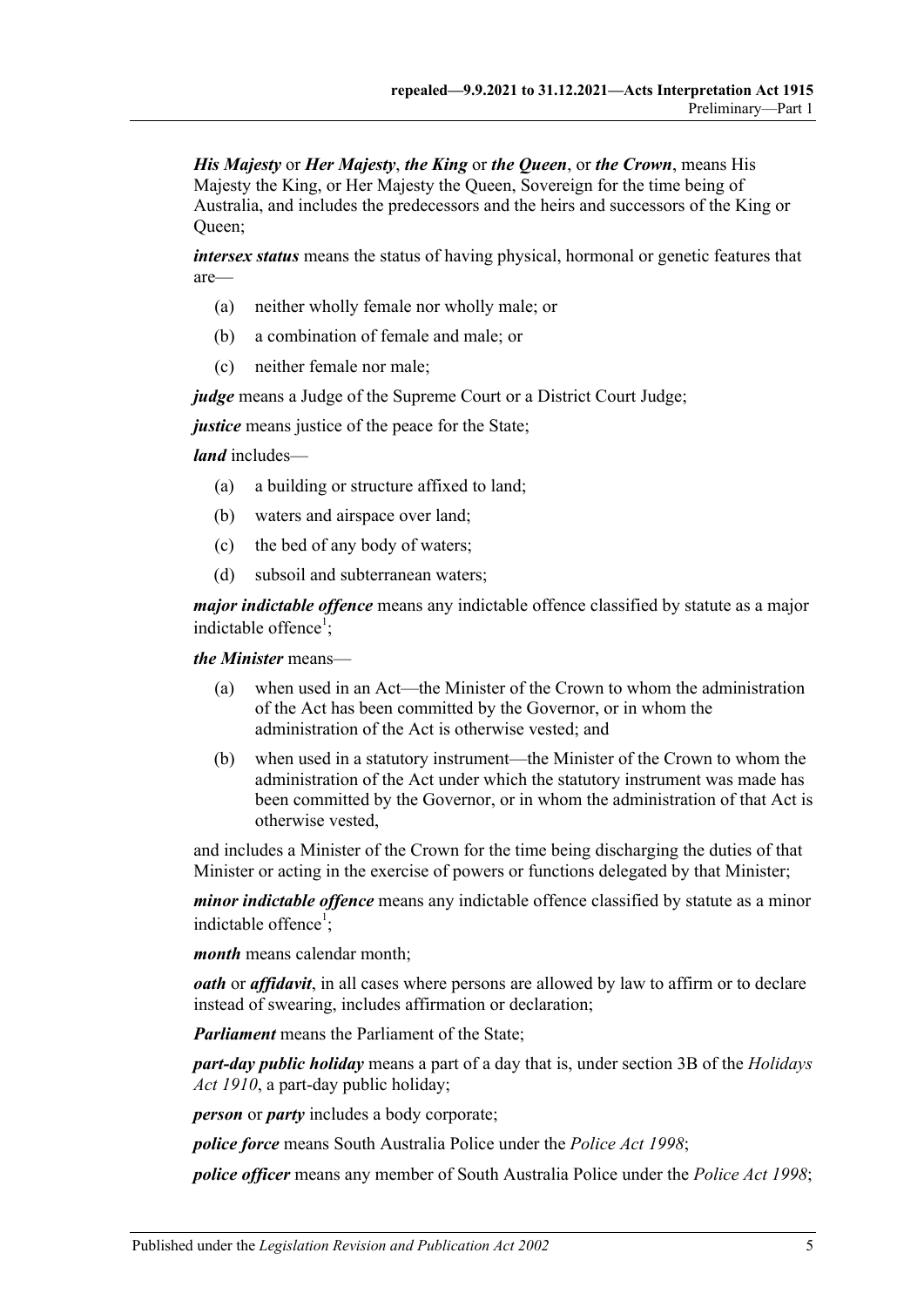*prescribed* means—

- (a) when used in an Act—prescribed by the Act or by a statutory instrument made, or to be made, under the Act; and
- (b) when used in a statutory instrument—prescribed by the Act under which the statutory instrument was made, by the statutory instrument itself or by some further statutory instrument made, or to be made, under the Act under which the statutory instrument was made;

*proclamation* means a proclamation made by the Governor and published in the Gazette;

*public holiday*—see [subsections](#page-6-1) (3) and [\(4\);](#page-6-2)

*Public Service* or *public service* means the Public Service under the *[Public Sector](http://www.legislation.sa.gov.au/index.aspx?action=legref&type=act&legtitle=Public%20Sector%20Act%202009)  Act [2009](http://www.legislation.sa.gov.au/index.aspx?action=legref&type=act&legtitle=Public%20Sector%20Act%202009)*;

*record* includes information stored or recorded by computer or other process;

*regulation*, *rule* or *by-law* means—

- (a) when used in an Act—a regulation, rule or by-law made under the Act in which the expression is used; and
- (b) when used in a statutory instrument—a regulation, rule or by-law made under the Act under which the statutory instrument was made;

*sitting days*, in relation to either House of Parliament, means days on which the House actually sits;

*special justice* means a justice who has been appointed as a special justice;

*Standards Association of Australia* includes—

- (a) Standards Australia International Limited; and
- (b) Standards Australia Limited (ACN 087 326 690);

*Standards Australia* means—

- (a) Standards Association of Australia; or
- (b) Standards Australia International Limited; or
- (c) Standards Australia Limited (ACN 087 326 690);

*the State* or *this State* means the State of South Australia;

*statutory declaration* means—

- (a) a declaration made under the *[Oaths Act](http://www.legislation.sa.gov.au/index.aspx?action=legref&type=act&legtitle=Oaths%20Act%201936) 1936*; or
- (b) a declaration made outside the State—
	- (i) in pursuance of a law in force in the place where the declaration is made, being a law that renders the declarant liable to a criminal penalty for a false declaration; and
	- (ii) before a person who has authority under that law to take declarations;

*statutory instrument* means—

(a) a regulation, rule, by-law or statute made under an Act; or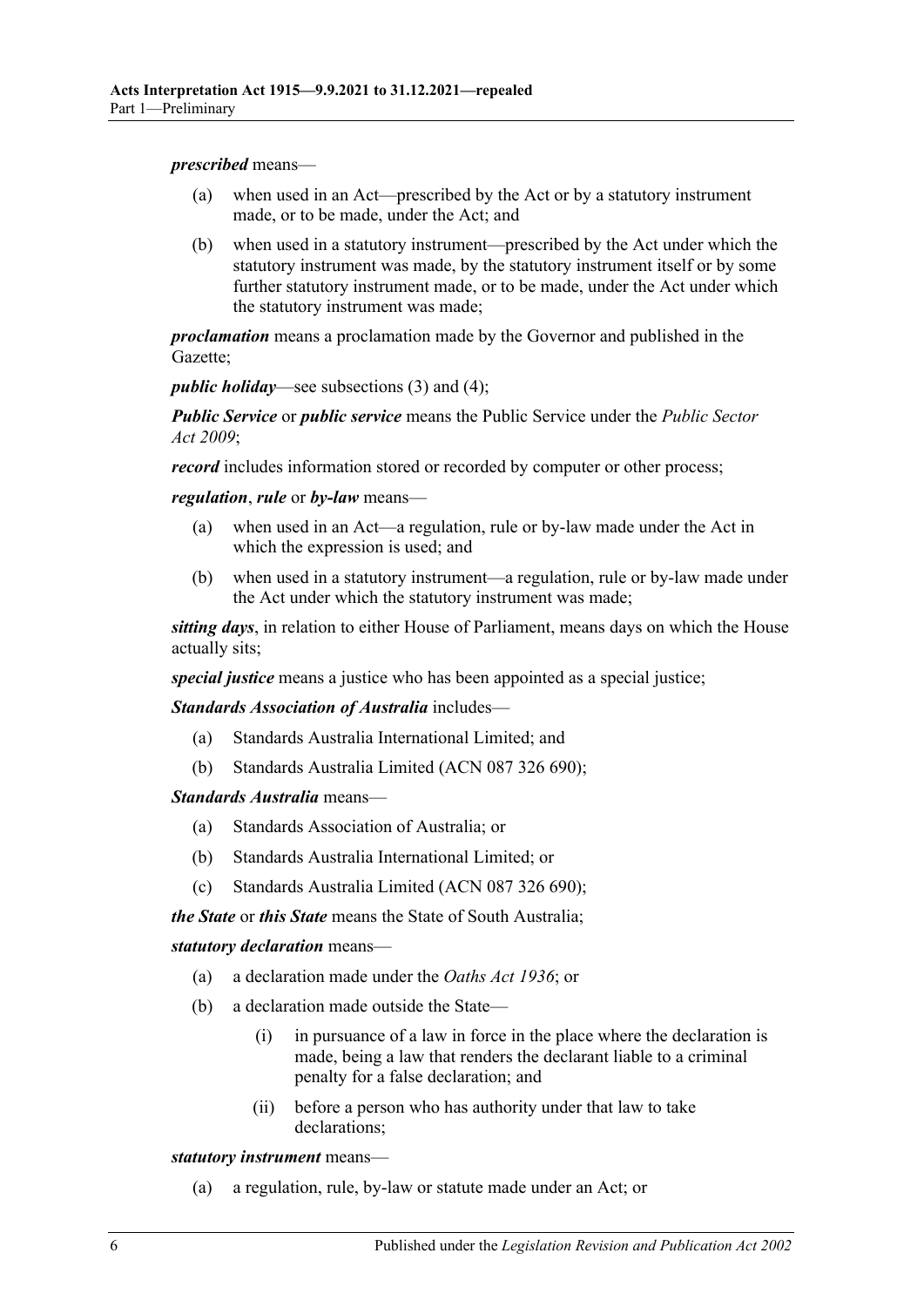- (ab) a proclamation, notice, order or other instrument made by the Governor or a Minister under an Act and published in the Gazette; or
- (b) a code or standard made, approved or adopted under an Act; or
- (c) any other instrument of a legislative character made or in force under an Act;

summary offence means any offence classified by statute as a summary offence<sup>1</sup>;

*Supreme Court* means the Supreme Court of the State;

*to swear*, in all cases where persons are allowed by law to affirm or to declare instead of swearing, includes to affirm or to declare;

*this Act*, when used in an Act, includes statutory instruments made under the Act in which the expression is used;

*United Kingdom* means the United Kingdom of Great Britain and Ireland;

*writing* includes any visible form in which words, figures, drawings or symbols may be reproduced or represented.

- (2) A reference in an Act or statutory instrument to—
	- (a) *audiotape*, *photograph*, *videotape* or other word in the form of a verb describing the capture or recording of images or sounds by an audiorecording, cinematographic, photographic or videorecording device includes, unless the contrary intention appears, a reference to the capture or recording of images or sounds by a digital device;
	- (b) an *audiotape*, *photograph*, *videotape* or other word in the form of a noun describing the item on which images or sounds captured or recorded by an audiorecording, cinematographic, photographic or videorecording device are stored or reproduced includes, unless the contrary intention appears, a reference to a digital data storage device;
	- (c) a *book*, *paper*, *plan* or other word in the form of a noun describing an item on which there is writing includes, unless the contrary intention appears, a reference to a digital data storage device.
- <span id="page-6-1"></span>(3) A reference in an Act or statutory instrument to a *public holiday* is a reference to—
	- (a) a day that is, under the *[Holidays Act](http://www.legislation.sa.gov.au/index.aspx?action=legref&type=act&legtitle=Holidays%20Act%201910) 1910*, a public holiday; or
	- (b) subject to [subsection](#page-6-2) (4)—a part-day public holiday.
- <span id="page-6-2"></span>(4) If for the purposes of an Act or statutory instrument a business day, working day or other period is expressed as excluding a public holiday, the exclusion does not extend to a part-day public holiday (unless the Act expressly provides to the contrary).

**Note—**

1 For the classification of offences, the reader should refer to section 5 of the *[Summary](http://www.legislation.sa.gov.au/index.aspx?action=legref&type=act&legtitle=Summary%20Procedure%20Act%201921)  [Procedure Act](http://www.legislation.sa.gov.au/index.aspx?action=legref&type=act&legtitle=Summary%20Procedure%20Act%201921) 1921*. However, it should be noted that the principles set out in that section for differentiating major indictable, minor indictable and summary offences may be subject to some special exception made by the Act under which the offence in question is created.

#### <span id="page-6-0"></span>**4AA—Parts of speech and grammatical forms**

If an Act defines a word or phrase, other parts of speech and grammatical forms of the word or phrase have, unless the contrary intention appears, corresponding meanings.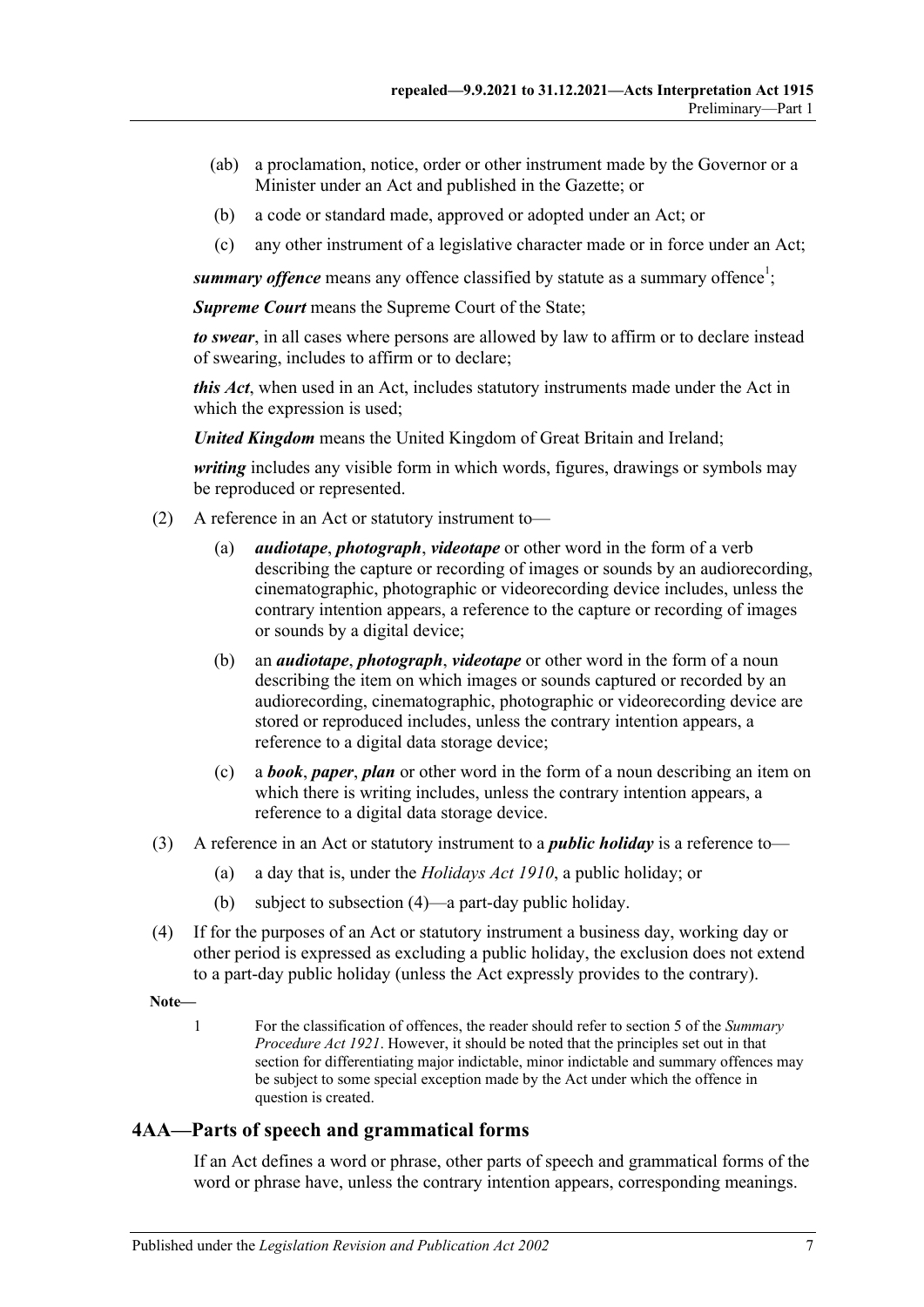#### <span id="page-7-0"></span>**4A—Date of establishment of the State**

For the purposes of the law of the State, the State will be taken to have been established on the twenty-eighth day of December, 1836.

# <span id="page-7-1"></span>**Part 2—Provisions of special application to Acts and Bills**

#### <span id="page-7-2"></span>**5—Acts to be deemed to be public Acts**

Every Act passed after the first day of January, 1873, will be taken to be a public Act.

#### <span id="page-7-3"></span>**6—No requirement for separate enacting words**

There is no requirement for a section or other portion of an Act to have separate enacting words in order to have effect as a substantive enactment.

#### <span id="page-7-6"></span><span id="page-7-4"></span>**7—Commencement of Acts**

- (1) An Act that contains no provision fixing the date of its commencement, or providing for the fixing of that date, comes into operation on the day on which it is assented to by, or on behalf of, the Crown.
- (2) Where a Bill is reserved for the signification of Her Majesty's assent, the Bill will be taken, for the purposes of [subsection](#page-7-6) (1), to have been assented to on the day on which the assent is notified by proclamation in the State.
- <span id="page-7-7"></span>(3) Where an Act provides that the Act or provisions of the Act will come into operation on a day to be fixed by proclamation, then, unless the contrary intention appears, the Governor may by proclamation—
	- (a) fix a day or time for the Act or provisions to come into operation;
	- (b) fix different days or times for different provisions of the Act to come into operation;
	- (c) suspend the operation of specified provisions of the Act until a day or time or days or times to be fixed by subsequent proclamation or proclamations.
- (4) For the purposes of [subsection](#page-7-7) (3), a reference to a provision of an Act extends to—
	- (a) a part of a provision;
	- (b) a provision to be inserted into another Act by the Act.
- (4a) The Governor may, by subsequent proclamation made before the date fixed by proclamation under [subsection](#page-7-7) (3) for an Act or provision to come into operation, vary the proclamation so as to delay commencement of the Act or provision.
- (5) An Act or a provision of an Act passed after the commencement of this subsection that is to be brought into operation by proclamation will be taken to come into operation on the second anniversary of the date on which the Act was assented to by, or on behalf of, the Crown unless brought into operation before that second anniversary.

#### <span id="page-7-5"></span>**7A—Amendment or repeal of Act in session in which it was passed**

An Act may be amended or repealed in the session of Parliament in which it was passed.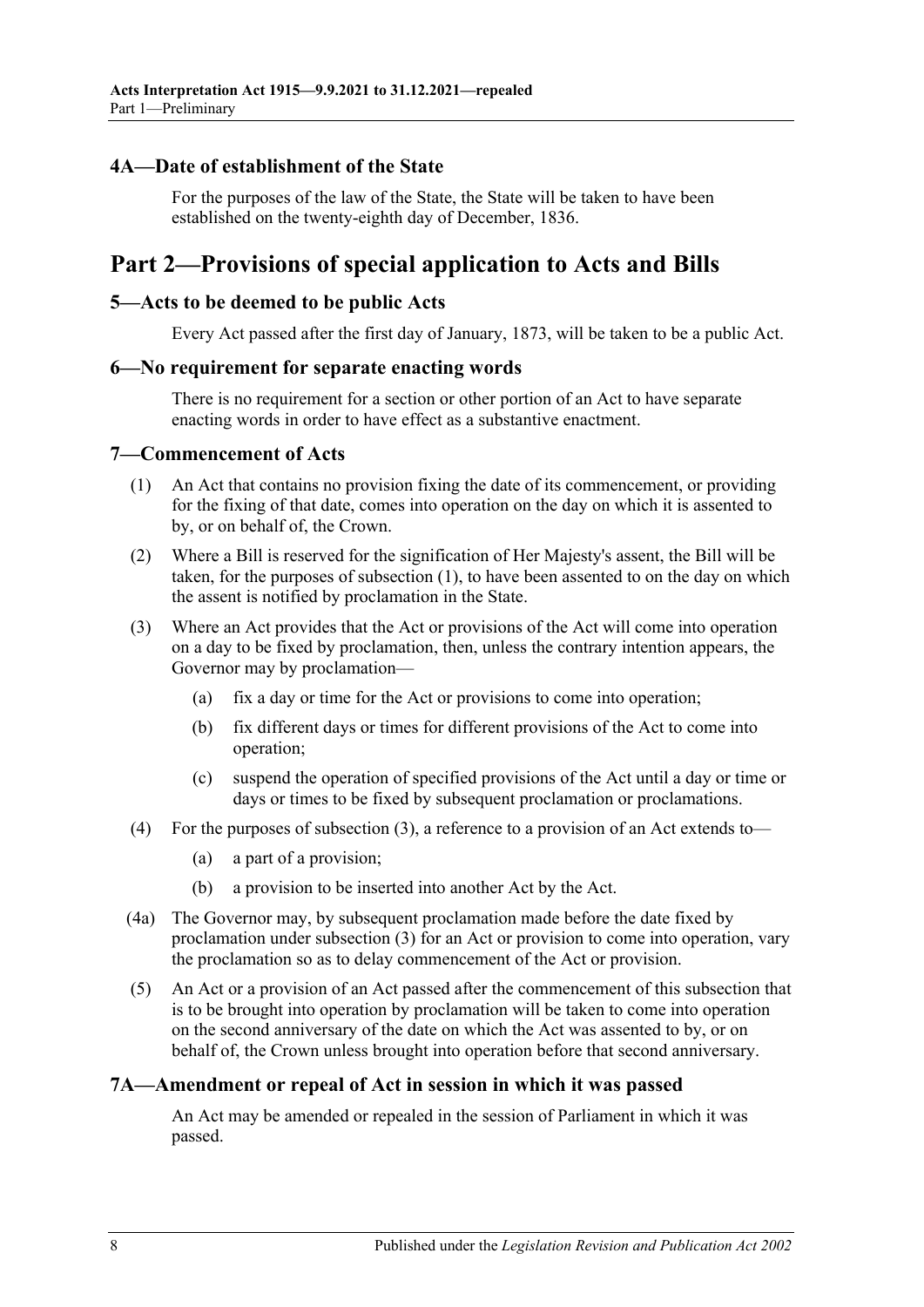### <span id="page-8-0"></span>**10—Evidence of date of assent to Act**

The date appearing on a copy of an Act printed, or purporting to be printed, by the Government Printer, as the date on which the Governor assented to the Act or made known Her Majesty's assent to the Act is evidence that the date is the date on which the Governor so assented, or made known Her Majesty's assent, and will be judicially noticed accordingly.

# <span id="page-8-1"></span>**Part 3—Provisions of special application to statutory instruments**

#### <span id="page-8-2"></span>**10A—Commencement of certain statutory instruments**

- (1) A statutory instrument (other than a regulation, rule or by-law made under an Act)—
	- (a) may come into operation at a date or time specified in the instrument; but
	- (b) may not come into operation earlier than the date on which it is made, approved or adopted unless that earlier operation is authorised by the Act under which the instrument is made, approved or adopted.
- (2) A statutory instrument (other than a regulation, rule or by-law made under an Act) that contains no provision fixing the date or time of its commencement comes into operation on the day on which it is made, approved or adopted.

## <span id="page-8-3"></span>**11—Saving of statutory instruments on repeal or amendment of an Act**

Where—

- (a) a statutory or other instrument is in force under an Act; and
- (b) the Act, or the provision of the Act under which the instrument was made, is repealed by a subsequent Act which contains or provides the power to make instruments to the same or similar effect,

the instrument will, subject to the provisions of the subsequent Act, remain in force as if the subsequent Act had been in force when the instrument was made and the instrument had then been made in pursuance of that Act.

## <span id="page-8-4"></span>**12—Disallowance of repealing statutory instrument revives instrument sought to be repealed**

Where a statutory instrument that revokes another statutory instrument, or part of another statutory instrument, is disallowed pursuant to any Act, the statutory instrument or part sought to be revoked revives.

#### <span id="page-8-5"></span>**13—Construction of statutory instrument so as not to exceed power**

A statutory or other instrument made pursuant to a power conferred by or under an Act will be read and construed so as not to exceed that power, so that, where a provision of the instrument, or the application of a provision of the instrument to any person or circumstances, is in excess of that power, the remainder of the instrument, or the application of the provision to other persons and circumstances, is not affected.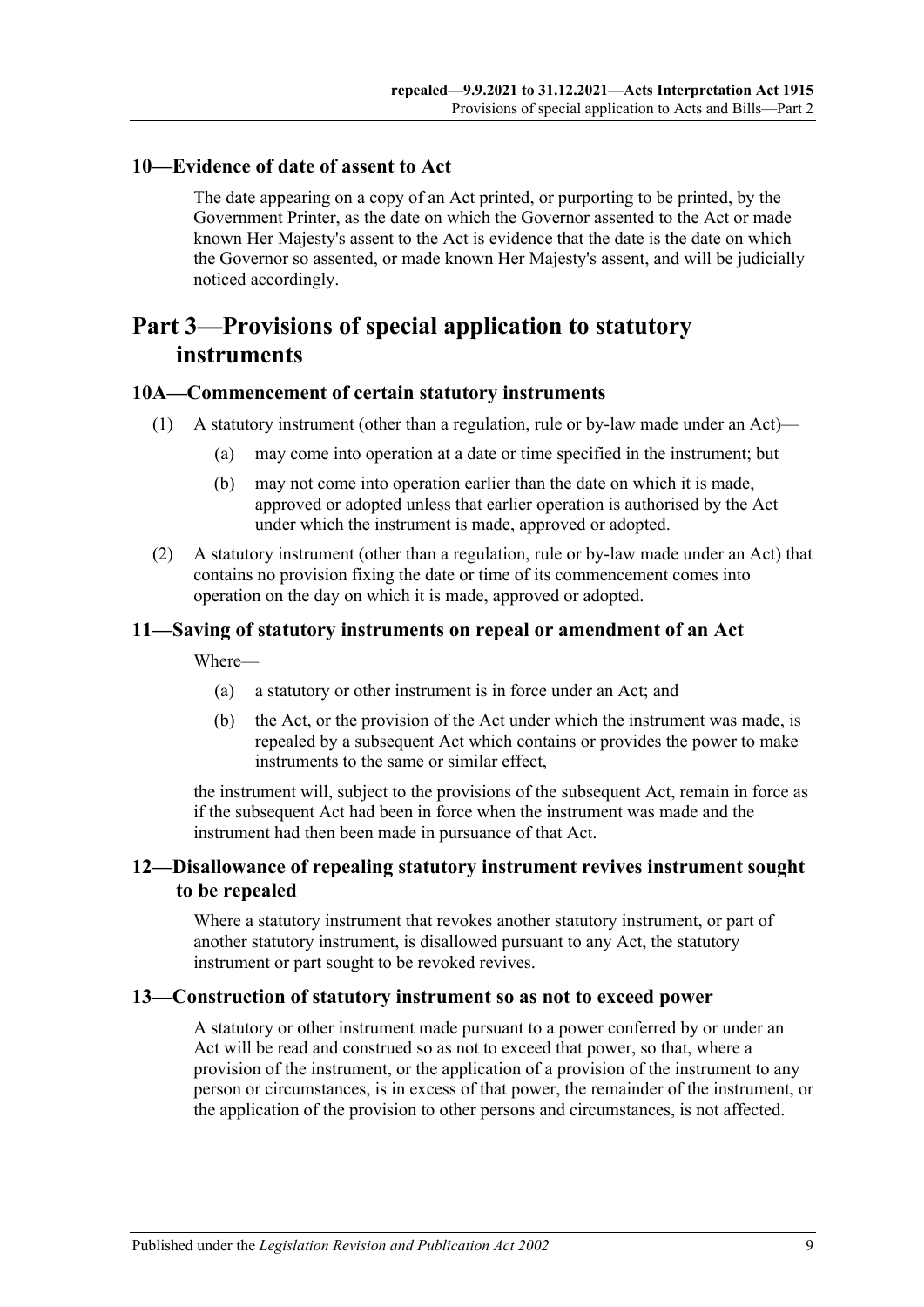# <span id="page-9-0"></span>**14—Expressions in statutory and other instruments have same meanings as in the Act under which they are made**

An expression used in a statutory instrument or other instrument made under an Act has, unless the contrary intention appears, the same meaning as in the Act under which the instrument was made, and, where that Act is amended after the instrument is made, or is repealed and substituted by a subsequent Act for the purposes of which the statutory or other instrument continues in force, the same meaning as in the amended or substituted Act.

# <span id="page-9-1"></span>**Part 4—Provisions generally applicable to Acts and statutory instruments**

#### <span id="page-9-2"></span>**14A—Application and interpretation**

- (1) The provisions of this Part apply both to Acts and statutory instruments.
- (2) For the purposes of the application of this Part to statutory instruments—
	- (a) a reference to an Act or an enactment extends to a statutory instrument; and
	- (b) a reference to the passing of an Act extends to the making of a statutory instrument; and
	- (c) a reference to the repeal of an Act extends to the revocation of a statutory instrument; and
	- (d) a reference in [section](#page-11-1) 16 to the repeal of an Act extends to the disallowance of a statutory instrument.
- (3) In this Part, a reference to a section extends to a clause of an Act and a regulation, rule and by-law and a clause of a statutory instrument.

#### <span id="page-9-3"></span>**14B—Citation**

- (1) An Act, whether passed before or after the commencement of this Act, may be cited—
	- (a) by its short title; or
	- (b) by its short title abbreviated by omitting reference to any year except the year in which it was passed.
- (3) A reference in an Act to some other Act, or a Part or provision of some other Act, (whether an Act of this State or of the Commonwealth or a place outside this State) will, unless the contrary intention appears, be construed—
	- (a) as a reference to that other Act, Part or provision as amended from time to time; and
	- (b) where the Act, Part or provision is substituted—
		- (i) by a subsequent Act—as a reference to that subsequent Act; or
		- (ii) by a subsequent Part of an Act—as a reference to that subsequent Part; or
		- (iii) by a subsequent provision of an Act—as a reference to that subsequent provision.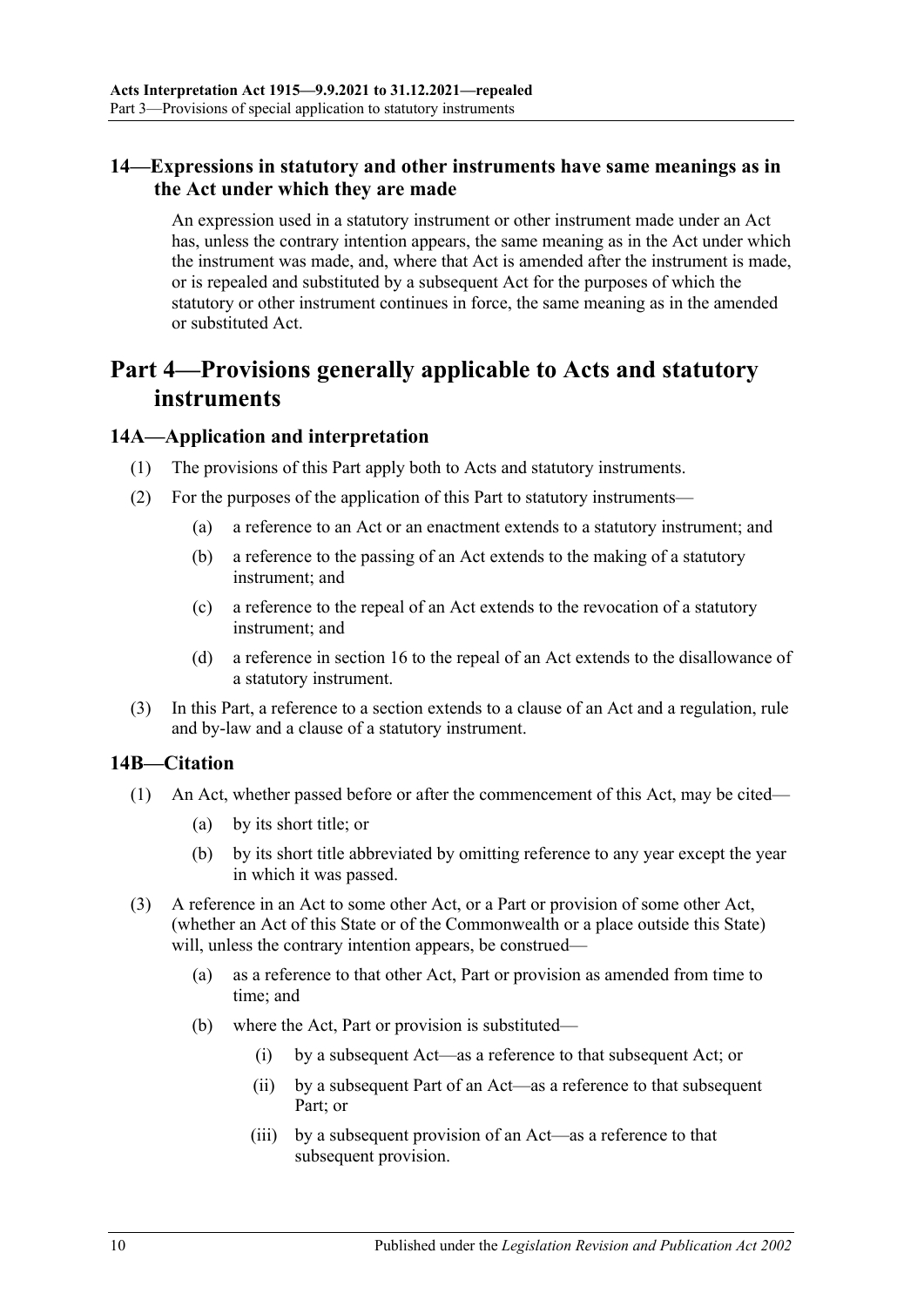- (4) An Act of the Commonwealth or of a place outside this State, whether passed before or after the commencement of this Act, may, for the purposes of the law of this State, be cited by any method authorised by, or commonly used in, the statutes of the Commonwealth or that place.
- (5) Nothing in this section renders unlawful or ineffective any citation or reference that is not made in a manner authorised by this section.

#### <span id="page-10-0"></span>**14BA—References to other statutory provisions include references to relevant statutory instruments**

- (1) A reference in an Act to some other Act (whether an Act of this State or of the Commonwealth or a place outside this State) includes, unless the contrary intention appears, reference to statutory instruments made or in force under that other Act.
- (2) A reference in an Act to a Part or provision of that Act or some other Act (whether an Act of this State or of the Commonwealth or a place outside this State) includes, unless the contrary intention appears—
	- (a) reference to statutory instruments made or in force under that Part or provision; and
	- (b) reference to statutory instruments made or in force under some other Part or provision of that Act or other Act insofar as the statutory instruments are connected to that Part or provision.

### <span id="page-10-1"></span>**14C—Exercise of powers conferred by a provision of an Act or statutory instrument before the provision comes into operation**

- <span id="page-10-4"></span>(1) Where—
	- (a) a provision of an Act that has passed is not yet in operation; and
	- (b) it is expedient that a power expressed to be conferred by the provision be exercised before it comes into operation,

the power may be so exercised before the provision comes into operation.

- (2) Subject to [subsection](#page-10-3) (3), anything created, granted, issued, done or made under or pursuant to a provision by virtue of [subsection](#page-10-4) (1) will take effect when the provision comes into operation and not before.
- <span id="page-10-3"></span>(3) The appointment of a person to a position pursuant to [subsection](#page-10-4) (1) takes effect at the time of appointment but any power exercised by that person pursuant to [subsection](#page-10-4) (1) does not take effect until the relevant provision comes into operation.

#### <span id="page-10-2"></span>**14D—Time of commencement**

Where an Act, or part of an Act, comes into operation on a particular day, it will be taken to have come into operation as from 12 o'clock midnight of the preceding day.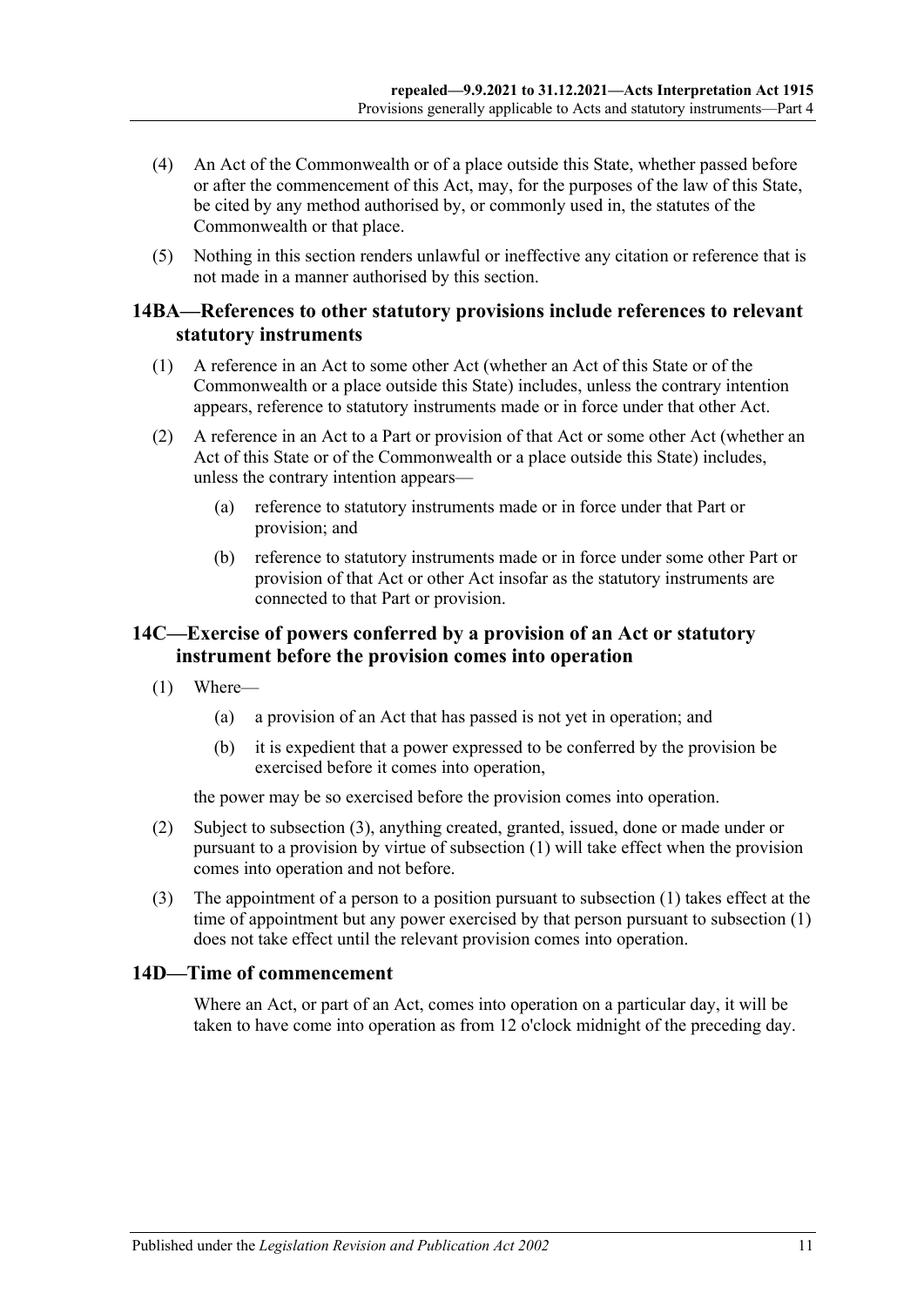# <span id="page-11-0"></span>**15—Saving of administrative acts**

Where an Act is repealed and the repealing Act contains provisions substantially corresponding to provisions of the repealed Act, then, unless the contrary intention appears, any administrative act done in pursuance of the repealed provisions (not being an administrative act the effect of which was exhausted at the time of the repeal) will, insofar as is not inconsistent with the repealing Act, be regarded as an administrative act done for the purposes of the corresponding provisions of the repealing Act.

#### <span id="page-11-1"></span>**16—Saving of operation of repealed, amended or expired Act**

- (1) Where an Act is repealed or amended, or where an Act or enactment expires, then, unless the contrary intention appears, the repeal, amendment or expiry does not—
	- (a) revive anything not in force or existing at the time the repeal, amendment or expiry takes effect; or
	- (b) affect the operation of the repealed, amended or expired Act or enactment, or alter the effect of the doing, suffering or omission of anything, prior to the repeal, amendment or expiry; or
	- (c) affect any right, interest, title, power or privilege created, acquired, accrued, established or exercisable, or any status or capacity existing, prior to the repeal, amendment or expiry; or
	- (d) affect any duty, obligation, liability or burden of proof imposed, created or incurred, or any penalty, forfeiture or punishment incurred or imposed or liable to be incurred or imposed, prior to the repeal, amendment or expiry; or
	- (e) affect any investigation, legal proceedings or remedy in respect of any such right, interest, title, power, privilege, status, capacity, duty, obligation, liability, burden of proof, penalty, forfeiture or punishment.
- (2) Any such investigation, legal proceedings or remedy may be instituted, continued or enforced, and any such penalty, forfeiture or punishment may be imposed and enforced, as if the repeal or amendment had not been effected or as if the expired Act or enactment had not expired (as the case may be).
- (2a) Where any office, court, tribunal or body would, apart from this section, cease to exist by reason of the repeal, amendment or expiry, then, for the purpose of instituting, continuing or enforcing any such investigation, legal proceeding or remedy, the office, court, tribunal, or body continues in existence (and, if necessary, new appointments may be made to it) as if the repeal or amendment had not been effected, or as if the expired Act or enactment had not expired (as the case may be).
- (3) Any Act or enactment will, notwithstanding its repeal, amendment or expiry, continue in force for the purposes of continuing and completing any act, matter or thing commenced or in progress under that Act or enactment, if there is no substituted Act or enactment adapted to its continuance and completion.
- (4) In this section—

*legal proceeding* includes any proceeding pursuant to an Act, enactment or law whether of a judicial or administrative nature.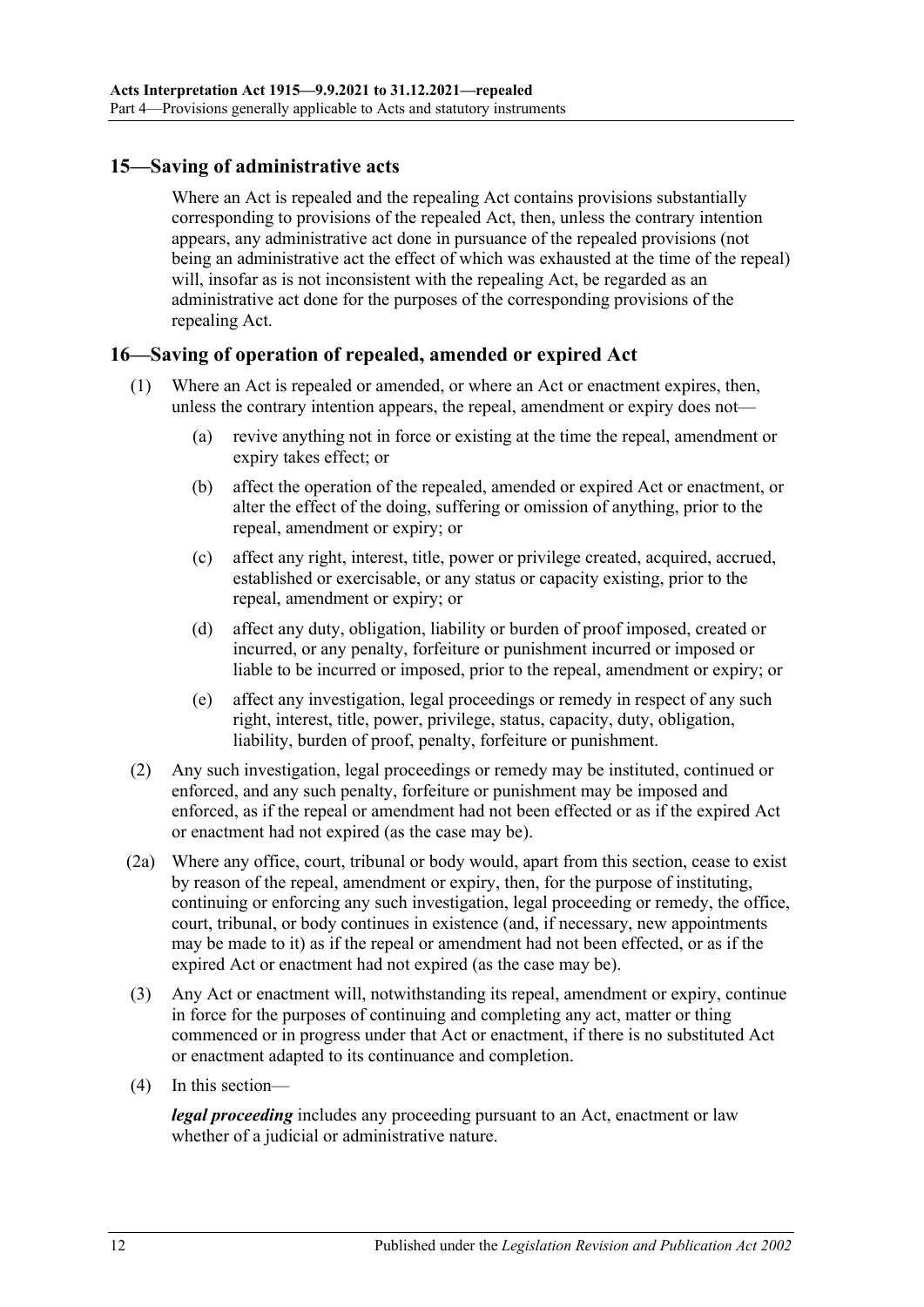#### <span id="page-12-0"></span>**17—Repeal not to revive previously repealed enactments**

Where a repealing enactment is repealed by an Act, there is no revival of any Act or enactment previously repealed unless the contrary intention is expressed.

### <span id="page-12-1"></span>**18—Abrogation of presumption that re-enactment etc constitutes Parliamentary approval of prior interpretation**

The enactment or re-enactment of a provision that has been construed in a particular manner (judicially or otherwise) in this State or elsewhere creates no presumption that Parliament has sanctioned or approved that construction.

#### <span id="page-12-2"></span>**19—Material that forms or does not form part of Act**

- (1) The following form part of an Act, subject to any express provision to the contrary:
	- (a) preambles, schedules, dictionaries and appendices (including their headings);
	- (b) chapter headings, part headings, division headings and subdivision headings;
	- (c) examples, qualifications, exceptions, tables, diagrams, maps and other illustrations (including their headings), except where they form part of a note that does not form part of the Act;
	- (d) punctuation.
- (2) The following do not form part of an Act, subject to any express provision to the contrary:
	- (a) section headings;
	- (b) notes (including their headings);
	- (c) lists of contents.
- (3) In this section—

*appendix* does not include an appendix containing legislative history notes;

*note* means—

- (a) a marginal note; or
- (b) a footnote (whether at the foot of a page or a section or a heading); or
- (c) any text designated as a note;

*section* has the meaning assigned by [section](#page-9-2) 14A and includes a portion of a section.

#### <span id="page-12-3"></span>**19A—Examples**

If an example forms part of an Act, the example—

- (a) is not exhaustive; and
- (b) may extend, but does not limit, the meaning of the Act or the provision to which it relates.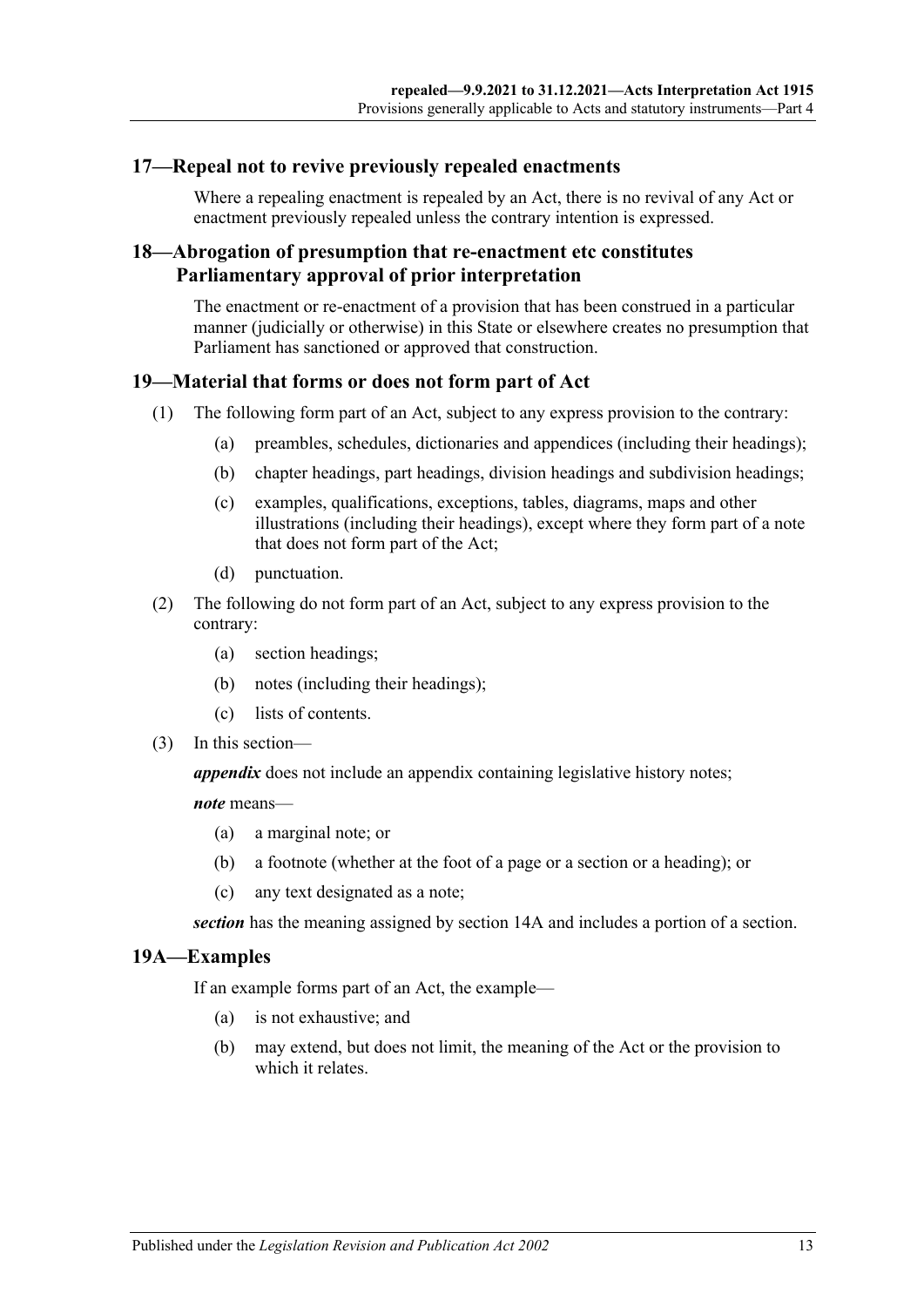# <span id="page-13-0"></span>**20—Rules of construction to be applied in determining whether an Act binds the Crown**

- (1) Subject to [subsection](#page-13-4) (2), an Act passed after 20 June 1990 will, unless the contrary intention appears (either expressly or by implication), be taken to bind the Crown, but not so as to impose any criminal liability on the Crown.
- <span id="page-13-4"></span>(2) Where an Act passed after 20 June 1990 amends an Act passed before that date, the question whether the amendment binds the Crown will be determined in accordance with principles applicable to the interpretation of Acts passed before 20 June 1990.
- (3) Where an Act or a provision of an Act (whether passed before or after 20 June 1990) binds the Crown but not so as to impose any criminal liability on the Crown, the Crown's immunity from criminal liability extends (unless the contrary intention is expressed) to an agent of the Crown in respect of an act within the scope of the agent's obligations.
- (4) Where an Act or a provision of an Act (whether passed before or after 20 June 1990) does not bind the Crown, the Crown's immunity extends (unless the contrary intention is expressed) to an agent of the Crown in respect of an act within the scope of the agent's obligations.
- (5) For the purposes of this section—
	- (a) a reference to the Crown extends not only to the Crown in right of this State but also (so far as the legislative power of the State permits) to the Crown in any other capacity;
	- (b) a reference to an agent of the Crown extends to an instrumentality, officer or employee of the Crown or a contractor or other person who carries out functions on behalf of the Crown;
	- (c) an agent acts within the scope of the agent's obligations if the act is reasonably required for carrying out of obligations or functions imposed on, or assigned to, the agent.

#### <span id="page-13-1"></span>**21—Act deemed always speaking**

Every Act will be considered as speaking at all times, and every enactment, whether expressed in the present or the future tense, will be applied to the circumstances as they arise, so that effect may be given to each Act and every provision according to its spirit, true intent and meaning.

# <span id="page-13-2"></span>**22—Construction that would promote purpose or object of an Act to be preferred**

- (1) Subject to [subsection](#page-13-5) (2), where a provision of an Act is reasonably open to more than one construction, a construction that would promote the purpose or object of the Act (whether or not that purpose or object is expressly stated in the Act) must be preferred to a construction that would not promote that purpose or object.
- <span id="page-13-5"></span>(2) This section does not operate to create or extend any criminal liability.

#### <span id="page-13-3"></span>**22A—Construction of Act so as not to exceed power of State**

(1) Every Act and every provision of an Act will be construed so as not to exceed the legislative power of the State.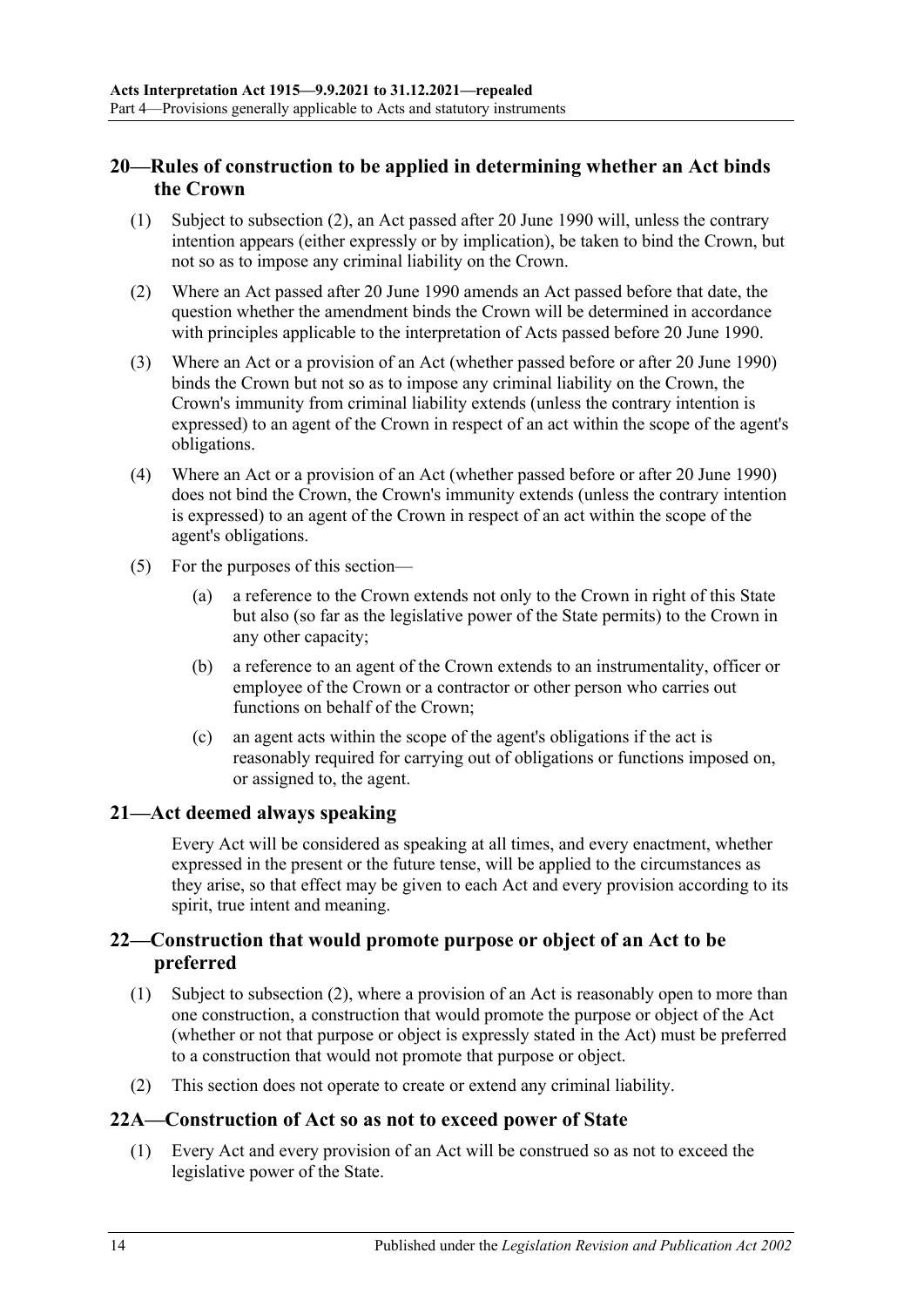(2) Any Act or provision of an Act which, but for this section, would exceed the power of the State, is nevertheless a valid enactment to the extent to which it does not exceed that power.

#### <span id="page-14-0"></span>**22B—Declaration of validity of laws made before Australia Acts**

Each provision of an Act or statutory instrument enacted or made, or purporting to have been enacted or made, before the commencement of the Australia Acts is as valid as it would have been, and has the same effect as it would have had, if the Australia Acts had been in operation at the time of its enactment or making or purported enactment or making.

#### <span id="page-14-1"></span>**23—Act to be done by Governor to mean by him with advice of Executive Council**

Where in any Act passed after the first day of January, 1873, the Governor is authorised or required to do any act, matter or thing, it will be taken to mean that the act, matter or thing may or must be done by the Governor with the advice and consent of the Executive Council.

#### <span id="page-14-2"></span>**24—When Act or provision deemed to be substituted for another**

For the purposes of this Act and of any other Act, a later Act will be taken to be substituted for an earlier Act, or a provision of a later Act will be taken to be substituted for a provision of an earlier Act, when the earlier Act or provision is repealed or superseded and the later Act deals with the same matter as the Act or provision so repealed or superseded, whether it deals with the matter in the same or some other manner, and whether it deals only with the matter or with other matters also.

#### <span id="page-14-3"></span>**25—Variation of forms**

Whenever forms are prescribed or approved under any Act, forms to the same effect are sufficient provided that deviations from the prescribed or approved forms are not calculated to mislead.

#### <span id="page-14-4"></span>**26—Interpretation of words relating to gender or number**

In every Act—

- (a) every word implying a particular gender will be construed as including every other gender; and
- (b) every word in the singular number will be construed as including the plural number;
- (c) every word in the plural number will be construed as including the singular number;
- (d) every word implying a particular gender, or indicating a singular or plural number, will be construed as including a body corporate as well as an individual;
- (e) every phrase consisting of a masculine pronoun and a feminine pronoun joined by the conjunction "or" will, if the antecedent is capable of referring to a body corporate, be construed as applicable to a body corporate as well as a natural person.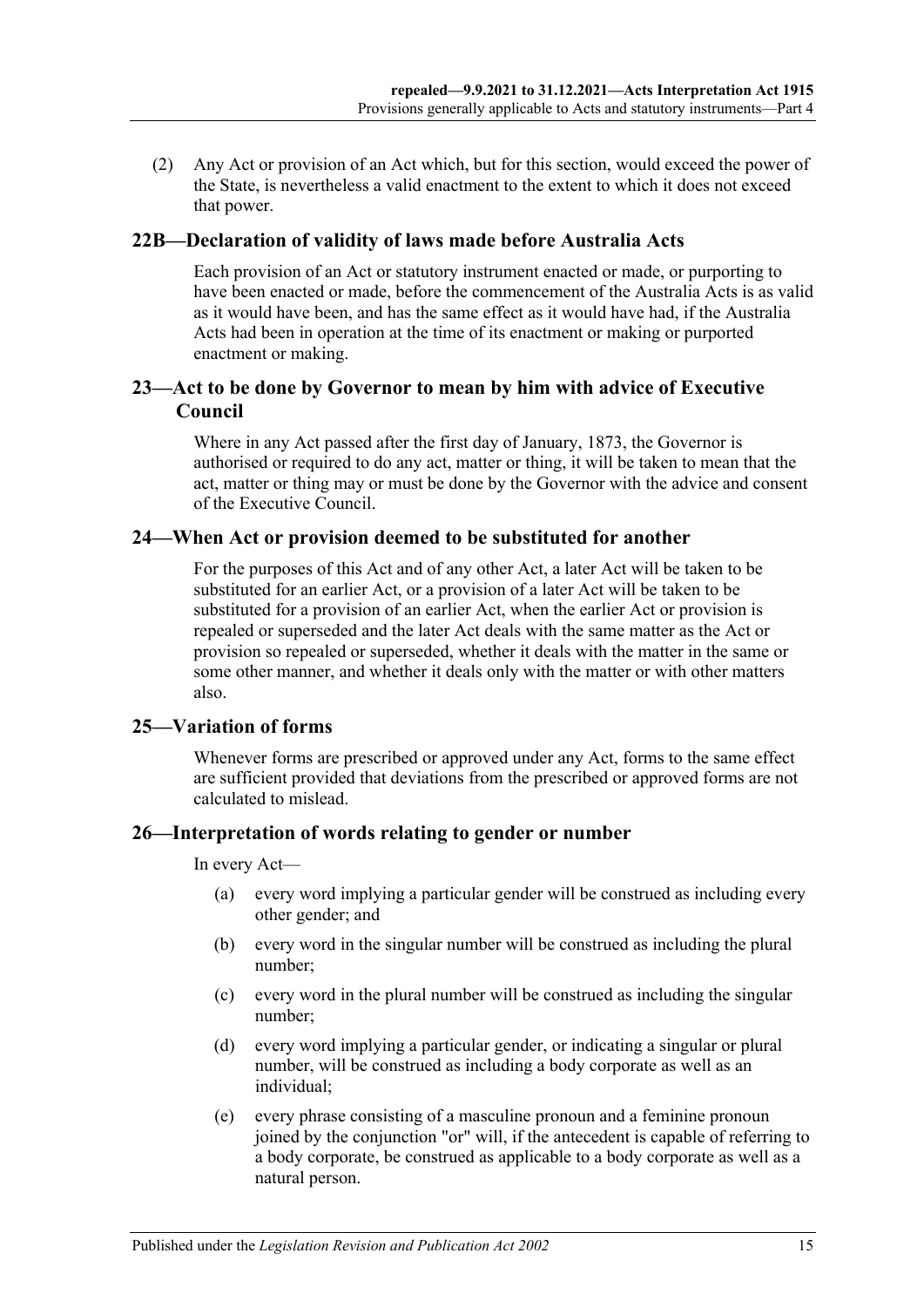### <span id="page-15-0"></span>**27—Provisions as to limitation of time**

- (1) The time prescribed or allowed by any Act for any proceeding, or for the doing of any thing, or for suffering any thing, will be taken not to include the day of the act or event from or after which the time is to be calculated, but to include the day on which the proceeding is to be taken or the thing is to be done or suffered.
- <span id="page-15-4"></span>(2) If the time so prescribed or allowed falls or expires on a Saturday or Sunday, or on any public holiday, the time will be extended so as to fall or expire on the day next following the Saturday, Sunday or public holiday that is not itself a Saturday, Sunday or public holiday.
- (2a) A reference in [subsection](#page-15-4) (2) to a public holiday does not include a part-day public holiday.
- (3) Where no time is prescribed or allowed within which any thing must be done, the thing must be done with all convenient speed and as often as the prescribed occasion arises.

#### <span id="page-15-1"></span>**27A—Sitting days**

A reference in an Act to a number of sitting days of a House of Parliament is, unless the contrary intention appears, a reference to the number of those days regardless of whether the days or some of the days occur in different sessions of Parliament or in different Parliaments.

#### <span id="page-15-2"></span>**28—Measurement of distances**

In the measurement of distance for the purposes of an Act, the distance will, unless the contrary intention appears, be measured in a straight line on a horizontal plane.

#### <span id="page-15-3"></span>**28A—Standard scales for penalties and expiation fees**

Unless a contrary intention is indicated in an Act in which an expression in the left hand column below appears, that expression has the meaning appearing opposite it in the right hand column:

| a term of imprisonment not exceeding 15 years |
|-----------------------------------------------|
| a fine not exceeding \$60 000                 |
| a term of imprisonment not exceeding 10 years |
| a fine not exceeding \$40 000                 |
| a term of imprisonment not exceeding 7 years  |
| a fine not exceeding \$30 000                 |
| a term of imprisonment not exceeding 4 years  |
| a fine not exceeding \$15 000                 |
| a term of imprisonment not exceeding 2 years  |
| a fine not exceeding \$8 000                  |
| a term of imprisonment not exceeding 1 year   |
| a fine not exceeding \$4 000                  |
| an expiation fee of \$300                     |
| a term of imprisonment not exceeding 6 months |
|                                               |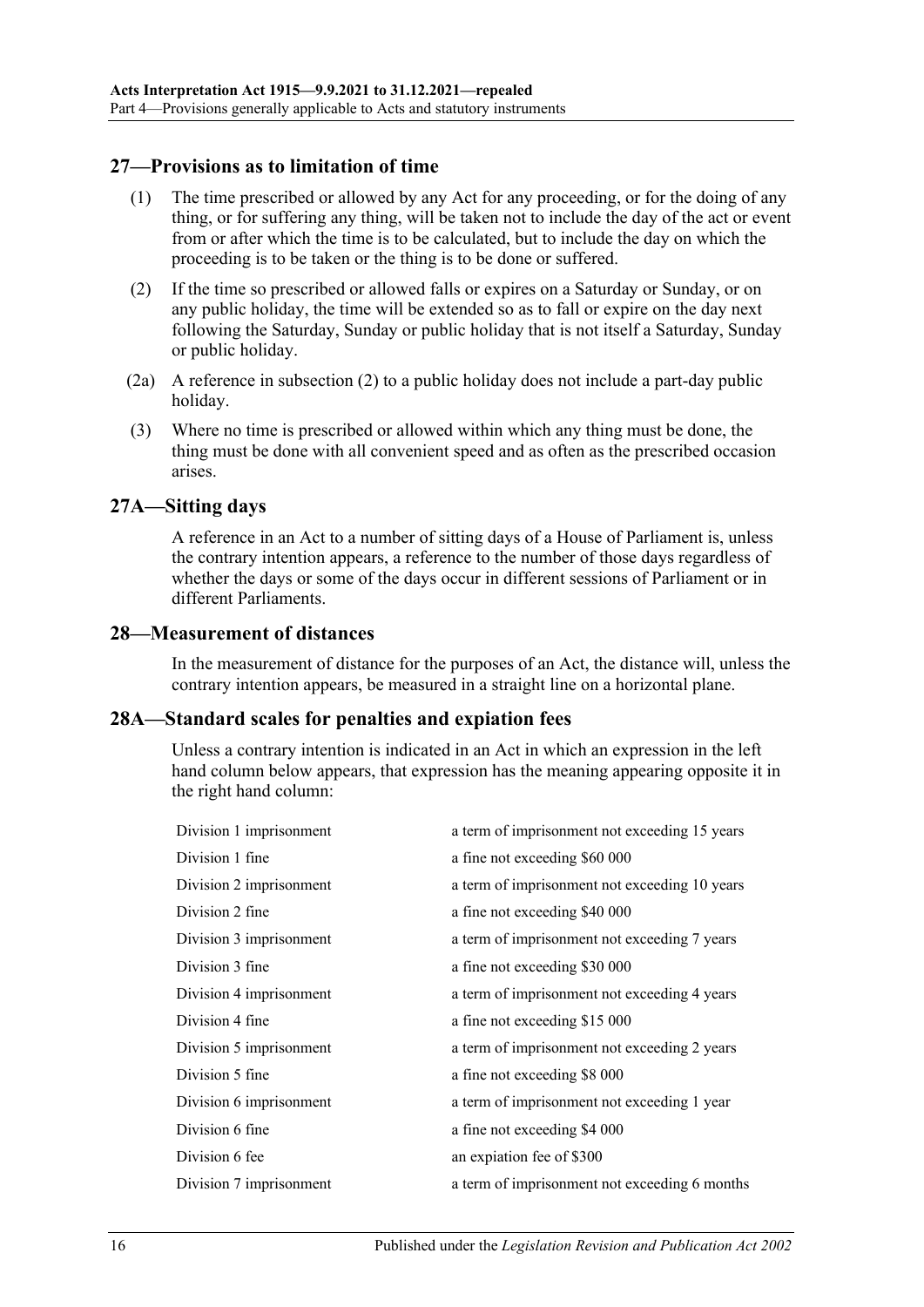| Division 7 fine         | a fine not exceeding \$2 000                  |
|-------------------------|-----------------------------------------------|
| Division 7 fee          | an expiation fee of \$200                     |
| Division 8 imprisonment | a term of imprisonment not exceeding 3 months |
| Division 8 fine         | a fine not exceeding \$1 000                  |
| Division 8 fee          | an expiation fee of \$150                     |
| Division 9 fine         | a fine not exceeding \$500                    |
| Division 9 fee          | an expiation fee of \$100                     |
| Division 10 fine        | a fine not exceeding \$200                    |
| Division 10 fee         | an expiation fee of \$75                      |
| Division 11 fine        | a fine not exceeding \$100                    |
| Division 11 fee         | an expiation fee of \$50                      |
| Division 12 fine        | a fine not exceeding \$50                     |
| Division 12 fee         | an expiation fee of \$25.                     |

## <span id="page-16-0"></span>**29—Fines etc to be paid into Treasury**

Whenever any fine, penalty or forfeiture is imposed or made by, or authorised to be imposed or made under, any Act, the Act will be taken to provide that the fine, penalty or forfeiture, when recovered, must be paid to the Treasurer of the State and form part of the General Revenue.

#### <span id="page-16-1"></span>**30—Penalties**

- (1) A penalty set out at the foot of a section or subsection that contains words creating an offence indicates that the offence is punishable on conviction by a penalty not exceeding the penalty so set out or, where a minimum as well as a maximum penalty is so set out, by a penalty not less than the minimum and not more than the maximum.
- (2) A penalty set out at the foot of a section or subsection that does not contain words creating an offence indicates that contravention of the section or subsection (whether by act or omission) constitutes an offence punishable on conviction by a penalty not exceeding the penalty so set out or, where a minimum as well as a maximum penalty is so set out, by a penalty not less than the minimum and not more than the maximum.
- (3) In this section—

*penalty* includes punishment.

#### <span id="page-16-2"></span>**33—Service by post**

- (1) Where any Act passed after the passing of this Act authorises or requires any document to be served by post (whether the expression "serve", "give", "deliver" or "send", or any other expression is used), then, unless the contrary intention appears, the Act will be taken to provide—
	- (a) that the service is effected by properly addressing, prepaying and posting a letter or packet containing the document; and
	- (b) that, unless the contrary is proved, service will be taken to have been effected at the time at which the letter or packet would be delivered in the ordinary course of post.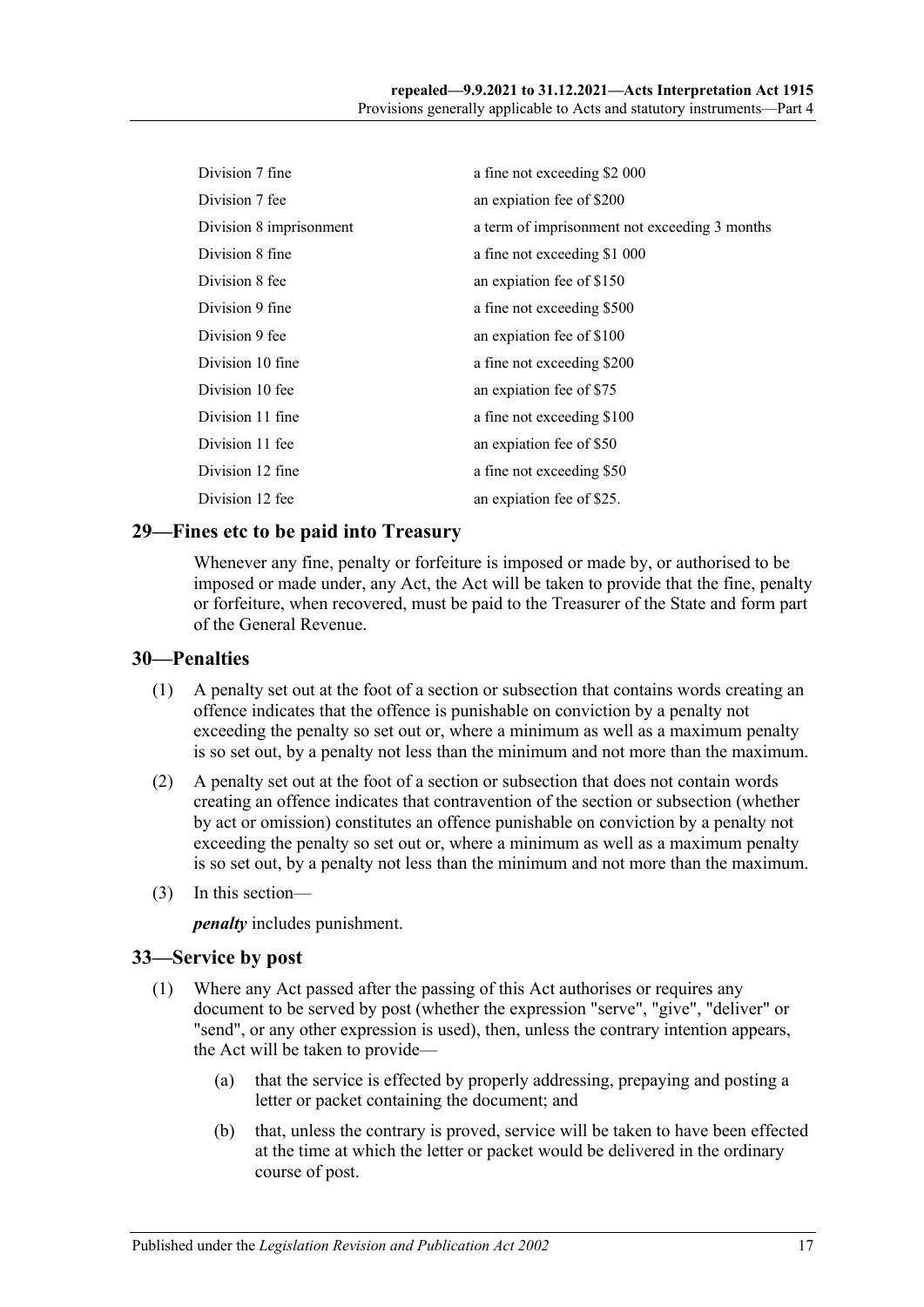(2) Where any Act authorises or requires any document to be served by certified mail (whether the expression "serve", "give", "deliver" or "send", or any other expression is used) then, unless the contrary intention appears, the Act will be taken to provide that service may be effected by registered post.

### <span id="page-17-0"></span>**34—"May" imports a discretion, "shall" is imperative**

Where, in any Act passed after the first day of January, 1873, the word "may" is used in conferring a power, it implies that the power may be exercised or not, at discretion; and where, in any such Act the word "shall" is used in conferring a power, it implies that the power must be exercised.

## <span id="page-17-1"></span>**35—Words applying to occupant of public office to apply to successive occupants**

Words directing or empowering any Minister of the Crown or any public officer or functionary to do any act or thing, or otherwise applying by reference to his or her office will be construed as applying to the person for the time being acting in the office or discharging the duties of the office.

#### <span id="page-17-2"></span>**36—Power to appoint includes power to remove etc**

Words giving power to appoint to any office or position, or to appoint a deputy, will be taken to include power, exercisable at the discretion of the person in whom the power to appoint is vested—

- (a) to suspend or remove any person appointed under that power; or
- (b) to reinstate or reappoint any person so suspended or removed; or
- (c) to appoint some other person, temporarily or permanently, in the place of a person so suspended or removed; or
- (d) to appoint some other person, temporarily or permanently, to the office or position—
	- (i) where a person previously appointed is, for any reason, unable to carry out the duties of the office or position; or
	- (ii) where the office or position is vacant.

## <span id="page-17-3"></span>**36A—Gender balance in nomination of persons for appointment to statutory bodies**

- (1) This section applies if an Act provides for a member of a body to be appointed by the Governor or a Minister on the nomination of a non-government entity.
- (2) If the Act provides for the non-government entity to nominate a panel of persons from which the Governor or Minister is to select a person for appointment, the Act will be taken to provide that the panel—
	- (a) must include at least 1 woman and 1 man; and
	- (b) must, as far as practicable, be comprised of equal numbers of women and men.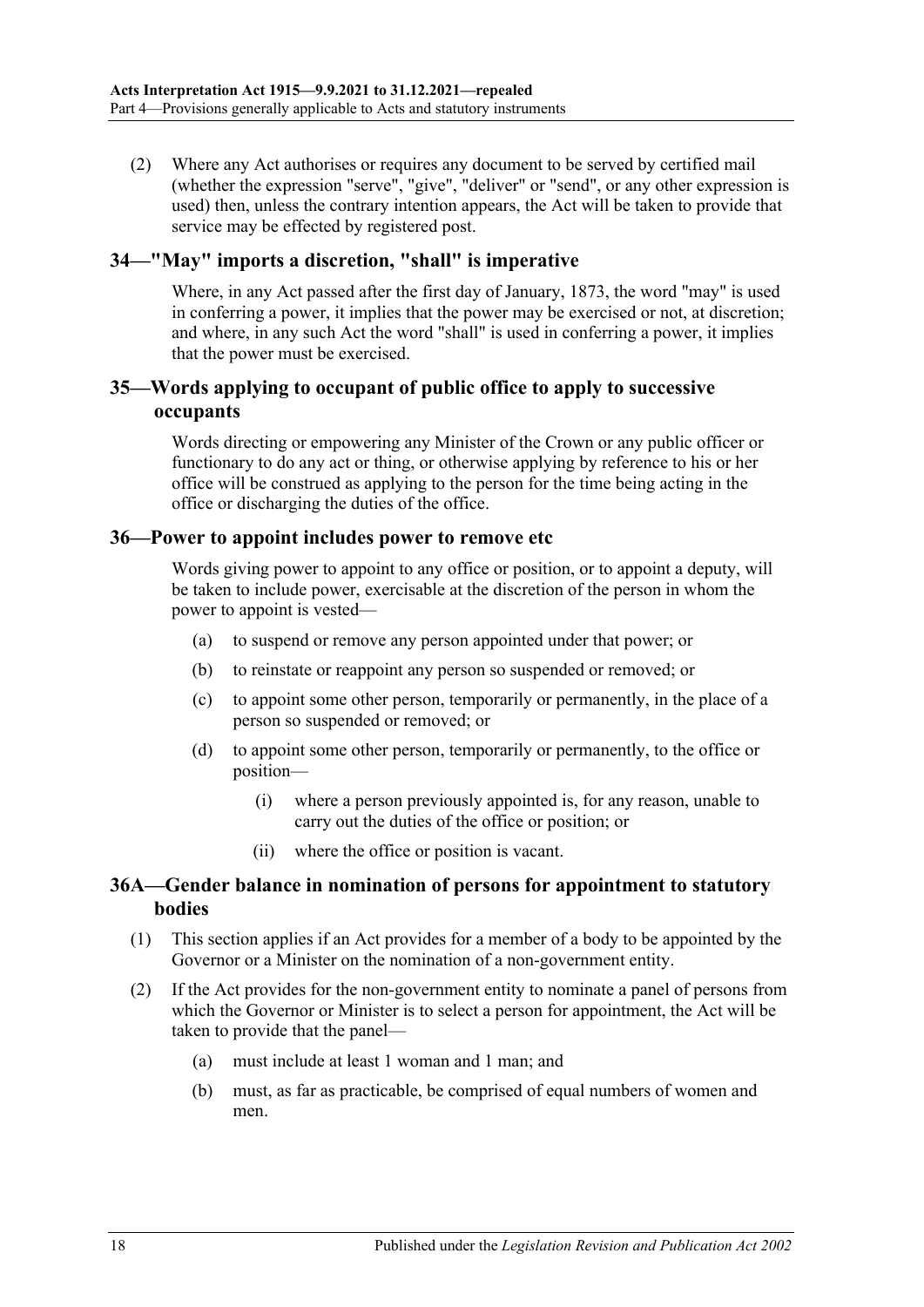- (3) If the Act does not provide for the non-government entity to nominate a panel of persons from which the Governor or Minister is to select a person for appointment, the Act will be taken to provide that—
	- (a) the non-government entity must nominate a panel of persons comprised of not less than twice the number of members of the body to be appointed on the nomination of the entity plus one; and
	- (b) the panel—
		- (i) must include at least 1 woman and 1 man; and
		- (ii) must, as far as practicable, be comprised of equal numbers of women and men; and
	- (c) the Governor or Minister must select the person for appointment from the panel.
- (4) This section does not derogate from the need to properly assess merit in selecting persons for appointment.
- (5) In this section—

*man* includes a person who identifies himself as a man regardless of the person's designated sex at birth;

*non-government entity* means a person or body other than an officer, agency or instrumentality (including a Minister) of the Crown in right of the State or the Commonwealth or another State or a Territory of the Commonwealth;

*woman* includes a person who identifies herself as a woman regardless of the person's designated sex at birth.

#### <span id="page-18-0"></span>**37—Powers may be exercised from time to time**

A power given by any Act to do any act or thing (including the making of an appointment), or to submit to any act or thing, is capable of being exercised from time to time, as occasion requires, unless the context, or the nature of the act or thing, indicates a contrary intention.

## <span id="page-18-1"></span>**37A—Manner in which certain powers and functions may be exercised by a delegate**

Where under an Act the exercise of a power or function by a person is dependent upon his or her state of mind, opinion or belief in relation to a particular matter—

- (a) the power or function is not incapable of delegation by reason of the fact that it is so dependent; and
- (b) if the power or function is lawfully delegated, it may be exercised by the delegate upon the basis of his or her own state of mind, opinion or belief in relation to the matter.

# <span id="page-18-2"></span>**39—Variation, revocation and expiration of regulations, rules or by-laws**

- (1) A power in an Act to make regulations, rules or by-laws includes power to vary or revoke the regulations, rules or by-laws.
- (2) The power to vary or revoke is exercisable in the same way, and subject to the same conditions, as the power to make the regulations, rules or by-laws.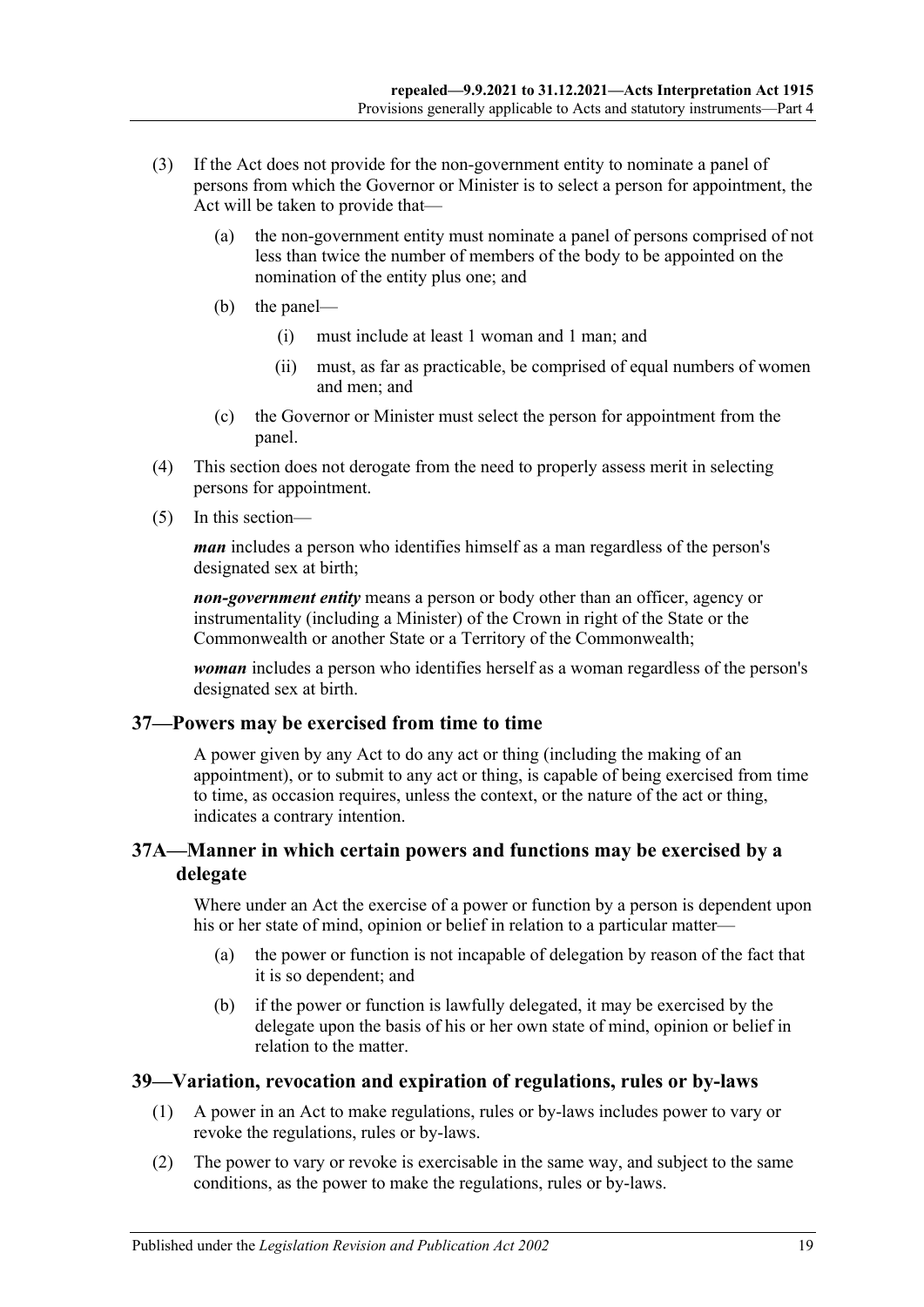(3) Regulations, rules and by-laws may include a provision specifying a day on which the regulations, rules or by-laws expire.

#### <span id="page-19-0"></span>**40—Prescribing matters by reference to other instruments**

Where an Act authorises or requires provision to be made for or in relation to a matter by regulations, rules or by-laws, the regulations, rules or by-laws may, unless the contrary intention appears, make such provision by applying, adopting or incorporating, with or without modification—

- (a) the provisions of any Act, or of any statutory instrument, as in force from time to time or as in force at a specified time; or
- (b) any material contained in any other instrument or writing as in force or existing when the regulations, rules or by-laws take effect or as in force or existing at a specified prior time.

#### <span id="page-19-1"></span>**42—Who may proceed for recovery of penalties**

Any person may sue for, or take proceedings to recover, and may recover any fine, penalty, or forfeiture imposed by, or authorised to be imposed or awarded under, any Act, unless the right to sue or take proceedings is vested by the Act in a particular officer or person.

#### <span id="page-19-2"></span>**44—Interpretation of references to summary proceedings, complaints etc**

- (1) Where it is provided in any Act that proceedings for offences are to be dealt with, or disposed of, summarily or before a special magistrate or one or more justices, those offences will be dealt with under the *[Summary Procedure Act](http://www.legislation.sa.gov.au/index.aspx?action=legref&type=act&legtitle=Summary%20Procedure%20Act%201921) 1921* as summary offences.
- (2) Where it is provided in any Act that a pecuniary sum may be recovered summarily or before or on the award of a special magistrate or one or more justices, that sum may be recovered on information in proceedings under the *[Summary Procedure Act](http://www.legislation.sa.gov.au/index.aspx?action=legref&type=act&legtitle=Summary%20Procedure%20Act%201921) 1921* and an order for payment made in any such proceedings is enforceable as if it were a fine.
- <span id="page-19-3"></span>(3) A reference in an Act to a complaint (being an instrument charging a person with a summary offence) will be taken to be a reference to an information under the *[Summary Procedure Act](http://www.legislation.sa.gov.au/index.aspx?action=legref&type=act&legtitle=Summary%20Procedure%20Act%201921) 1921* (and a reference to a complainant will be taken to be a reference to an informant under that Act).
- <span id="page-19-4"></span>(4) A reference in an Act to making a complaint in respect of an offence will be taken to be a reference to laying an information under the *[Summary Procedure Act](http://www.legislation.sa.gov.au/index.aspx?action=legref&type=act&legtitle=Summary%20Procedure%20Act%201921) 1921* in respect of an offence of the relevant class.
- (5) A reference in an Act to a complaint (being an instrument charging a person with a summary offence) other than of a kind contemplated by [subsection](#page-19-3)  $(3)$  or  $(4)$  is to be construed so as to recognise that, following the commencement of the *[Summary](http://www.legislation.sa.gov.au/index.aspx?action=legref&type=act&legtitle=Summary%20Procedure%20(Abolition%20of%20Complaints)%20Amendment%20Act%202016)  [Procedure \(Abolition of Complaints\) Amendment Act](http://www.legislation.sa.gov.au/index.aspx?action=legref&type=act&legtitle=Summary%20Procedure%20(Abolition%20of%20Complaints)%20Amendment%20Act%202016) 2016*, all offences are to be charged on information.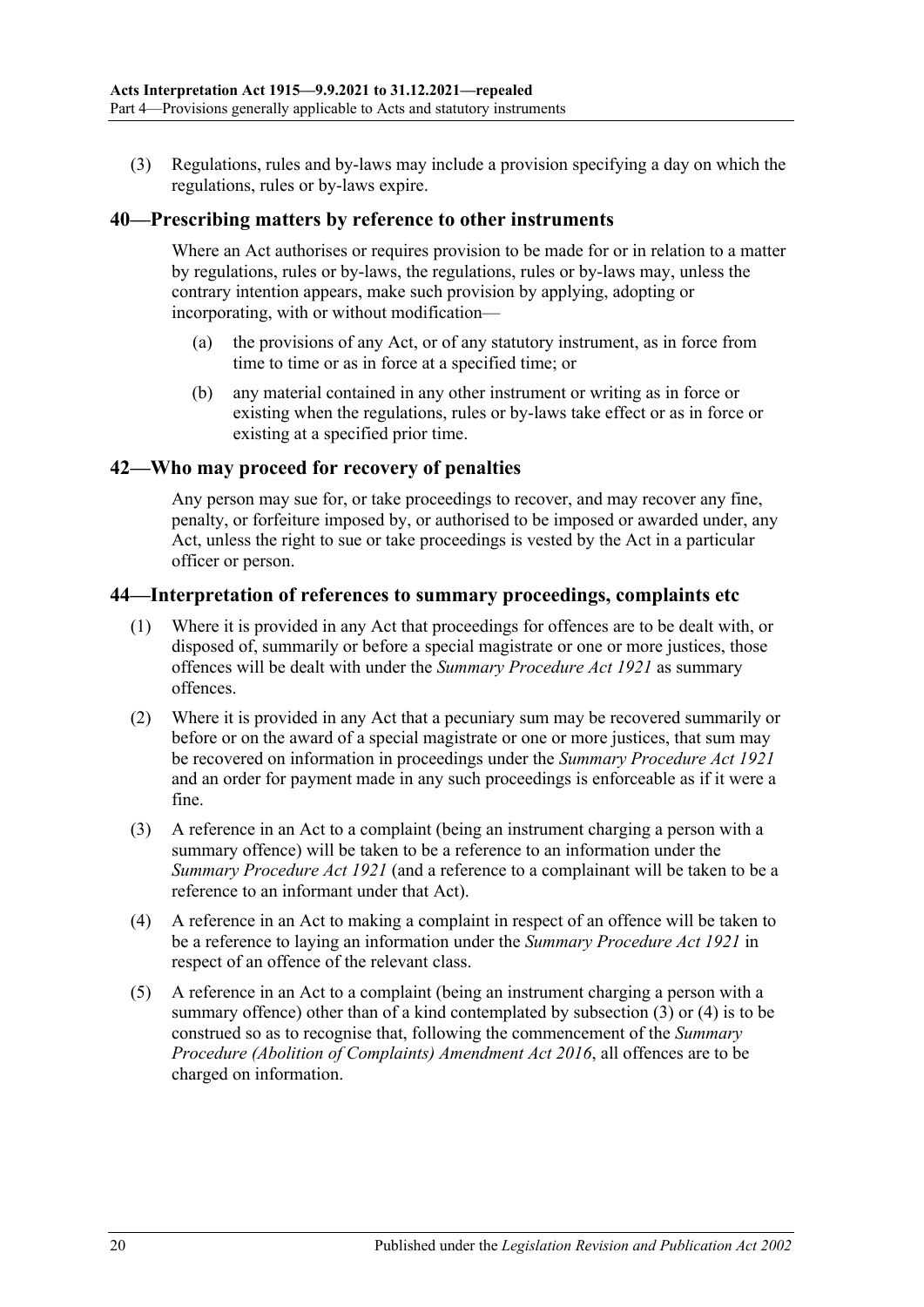#### <span id="page-20-0"></span>**45—Rounding down of monetary amounts**

An enactment providing for the calculation and payment of a tax, fee, charge, or other amount must be construed as if it provided that the calculated amount, if not an exact multiple of 5 cents, is to be rounded down to the highest multiple of 5 cents that is less than that amount.

#### <span id="page-20-1"></span>**50—Offences punishable under more than one law**

Where any act or omission constitutes an offence under two or more Acts, or both under an Act or Acts and at common law, the offender will, unless the contrary intention appears, be liable to be prosecuted and punished under either or any of those Acts or at common law, but is not liable to be punished twice for the same offence.

#### <span id="page-20-2"></span>**51—Production of records kept by computer or other process**

If a person who keeps information by computer or other process is required under an Act—

- (a) to produce the information or a document containing the information to a body or person; or
- (b) to make the information or a document containing the information available for inspection by a body or person,

then, unless the body or person otherwise directs—

- (c) the requirement obliges the person to produce or make available for inspection, as the case may be, a document that reproduces the information in a form capable of being understood by the body or person; and
- (d) the production to the body or person of the document in that form complies with the requirement.

#### <span id="page-20-3"></span>**52—Bodies corporate and signing or execution of documents**

If an Act requires or authorises a document to be signed or executed by a person and the person is a body corporate, the Act will be taken to require or authorise the affixing of the common seal of the body to the document, or the signing of the document on behalf of the body, in accordance with the Act (whether or not of this State) under which the body is incorporated.

#### <span id="page-20-5"></span><span id="page-20-4"></span>**53—Certain meetings etc may occur remotely**

- (1) If an Act requires that a meeting occur or that some other transaction take place that requires 2 or more persons to be physically present, the requirement will be taken to be satisfied if the persons meet, or the transaction takes place, remotely using 1 or both (including a combination) of the following means of communication:
	- (a) audio visual;
	- (b) audio.
- (2) However, [subsection](#page-20-5) (1) does not apply to a requirement that a person be physically present to witness the signing, execution, certification or stamping of a document or to take any oath, affirmation or declaration in relation to a document.
- (3) [Subsection](#page-20-5) (1) does not apply to a meeting or transaction, or meeting or transaction of a class, prescribed by the regulations.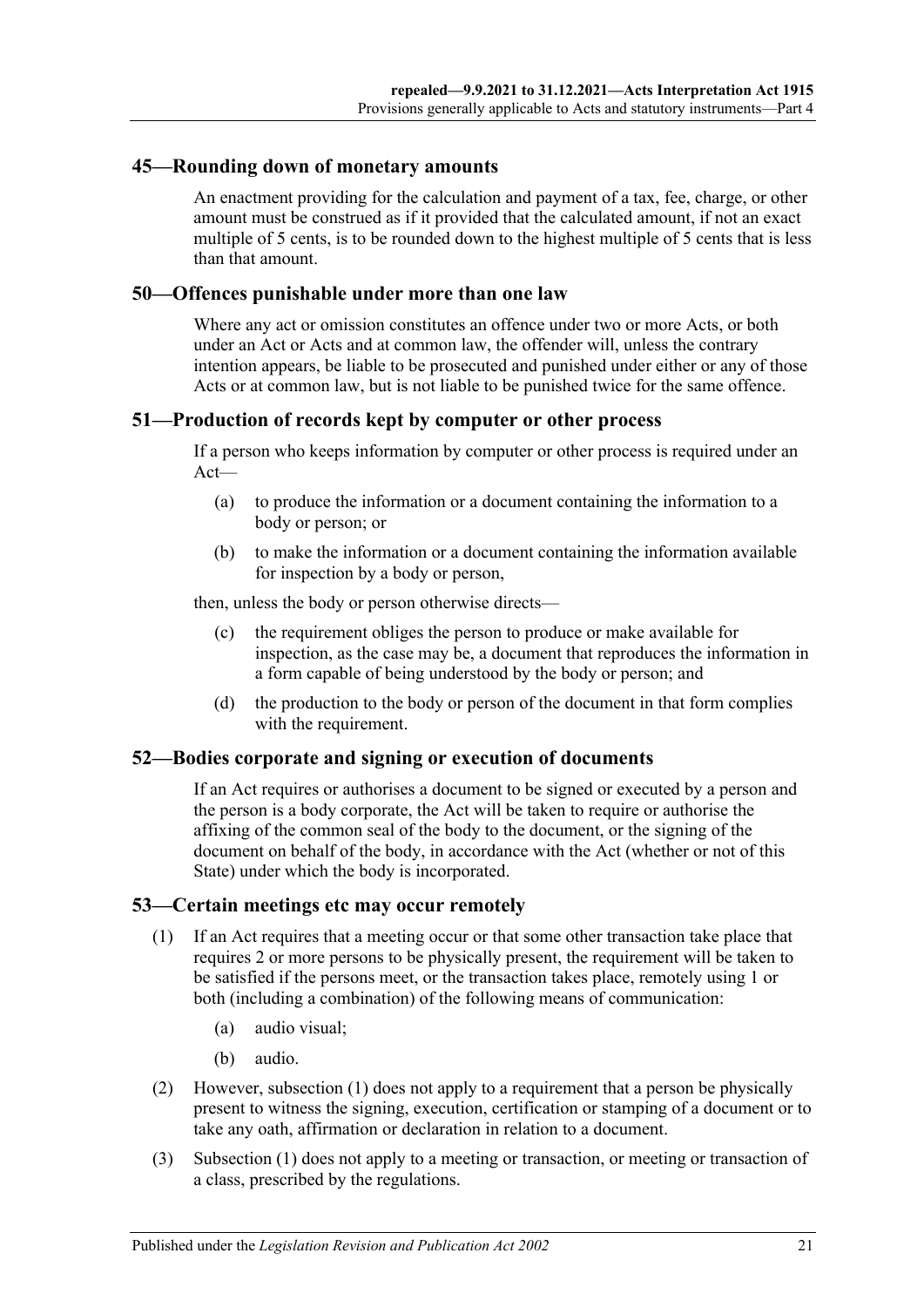# <span id="page-21-0"></span>**Legislative history**

# **Notes**

- Please note—References in the legislation to other legislation or instruments or to titles of bodies or offices are not automatically updated as part of the program for the revision and publication of legislation and therefore may be obsolete.
- Earlier versions of this Act (historical versions) are listed at the end of the legislative history.
- For further information relating to the Act and subordinate legislation made under the Act see the Index of South Australian Statutes or www.legislation.sa.gov.au.

# **Repeal of Act**

The *Acts Interpretation Act 1915* was repealed by Sch 1 cl 23 of the *Legislation Interpretation Act 2021* on 1.1.2022.

# **Legislation repealed by principal Act**

The *Acts Interpretation Act 1915* repealed the following:

*Language of Acts Amendment Act 1900*

# **Legislation amended by principal Act**

The *Acts Interpretation Act 1915* amended the following:

An Act for shortening and explaining the Language used in Acts of Parliament, and for other purposes (No 9 of 1872)

# **Principal Act and amendments**

| Year    | No   | Title                                                                              | Assent     | Commencement                                           |
|---------|------|------------------------------------------------------------------------------------|------------|--------------------------------------------------------|
| 1915    | 1215 | Acts Interpretation Act 1915                                                       | 16.12.1915 | 16.12.1915                                             |
| 1923    | 1564 | <b>Acts Interpretation Act Amendment</b><br><i>Act 1923</i> repealed by 2253/1935  | 14.11.1923 | repealed by 2253/1935 without coming<br>into operation |
| 1935    | 2253 | Supreme Court Act 1935                                                             | 21.12.1935 | 1.11.1937 (Gazette 25.3.1937 p646)                     |
| 1936    | 2293 | <i>Statute Law Revision Act 1936</i>                                               | 8.10.1936  | 8.10.1936                                              |
| 1945    | -10  | Acts Interpretation Act Amendment<br>Act 1945                                      | 15.11.1945 | 15.11.1945                                             |
| 1949    | 58   | Acts Interpretation Act Amendment<br>Act 1949                                      | 8.12.1949  | 8.12.1949                                              |
| 1957 23 |      | Acts Interpretation Act Amendment<br>Act 1957                                      | 31.10.1957 | 31.10.1957                                             |
| 1971    | 74   | Statutes Amendment<br>(Administration of Acts and Acts<br>Interpretation) Act 1971 | 11.11.1971 | 11.11.1971                                             |
| 1972    | 118  | Acts Interpretation Act Amendment 30.11.1972<br>Act 1972                           |            | 14.12.1972 (Gazette 14.12.1972 p2630)                  |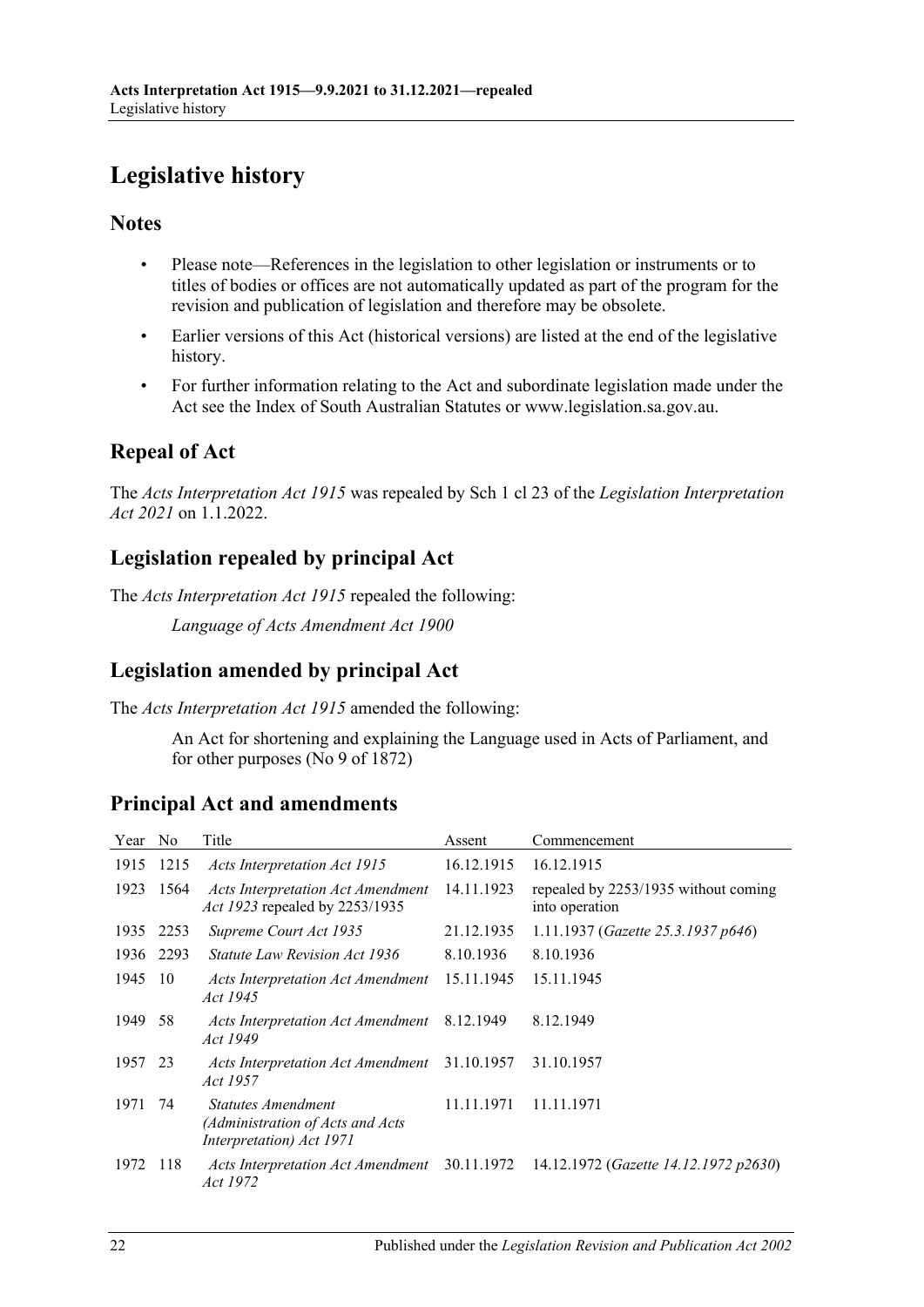| 1975    | 102 | <b>Acts Interpretation Act Amendment</b><br>Act 1975                                | 20.11.1975 | 20.11.1975                                                                                    |
|---------|-----|-------------------------------------------------------------------------------------|------------|-----------------------------------------------------------------------------------------------|
| 1978    | 3   | Subordinate Legislation Act 1978                                                    | 23.2.1978  | 1.6.1978 (Gazette 11.5.1978 p1652)                                                            |
| 1981    | 107 | Criminal Law Consolidation Act<br>Amendment Act 1981                                | 23.12.1981 | 11.2.1982 (Gazette 11.2.1982 p361)                                                            |
| 1983    | 41  | <b>Acts Interpretation Act Amendment</b><br>Act 1983                                | 16.6.1983  | 1.7.1983 (Gazette 30.6.1983 p1754)                                                            |
| 1984    | 56  | Statutes Amendment (Oaths and<br>Affirmations) Act 1984                             | 24.5.1984  | 1.7.1984 (Gazette 28.6.1984 p1897)                                                            |
| 1986    | 13  | <b>Acts Interpretation Act Amendment</b><br>Act 1986                                | 20.3.1986  | 20.3.1986                                                                                     |
| 1988    | 6   | <b>Acts Interpretation Act Amendment</b><br>Act 1988                                | 10.3.1988  | 10.3.1988                                                                                     |
| 1988    | 8   | <b>Acts Interpretation Act Amendment</b><br>Act (No. 2) 1988                        | 10.3.1988  | 5.5.1988 (Gazette 5.5.1988 p1115)                                                             |
| 1988    | 51  | <b>Statutes Amendment and Repeal</b><br>(Sentencing) Act 1988                       | 5.5.1988   | ss 3 & 4-8.9.1988 (Gazette 8.9.1988<br>p994); ss 5 & 6-1.1.1989 (Gazette<br>15.12.1988 p2009) |
| 1988    | 55  | <b>Acts Interpretation Act Amendment</b><br>Act (No. 3) 1988                        | 8.9.1988   | 8.9.1988                                                                                      |
| 1990    | 56  | <b>Acts Interpretation Act Amendment</b><br>Act 1990                                | 22.11.1990 | 22.11.1990                                                                                    |
| 1991    | 69  | Statutes Repeal and Amendment<br>(Courts) Act 1991                                  | 12.12.1991 | 6.7.1992 (Gazette 2.7.1992 p209)                                                              |
| 1992    | 8   | <b>Acts Interpretation (Crown</b><br>Prerogative) Amendment Act 1992                | 16.4.1992  | 16.4.1992                                                                                     |
| 1992    | 14  | <b>Acts Interpretation</b><br>(Commencement) Amendment<br>Act 1992                  | 16.4.1992  | 16.4.1992                                                                                     |
| 1992    | 70  | Acts Interpretation (Australia Acts)<br>Amendment Act 1992                          | 19.11.1992 | 3.3.1986, 5.00 a.m. Greenwich Mean<br>Time: s 2                                               |
| 1992    | 72  | Expiation of Offences (Divisional<br>Fees) Amendment Act 1992                       | 19.11.1992 | Sch-1.3.1993 (Gazette 18.2.1993<br>p596)                                                      |
| 1994    | - 1 | Acts Interpretation (Commencement 28.2.1994<br>Proclamations) Amendment<br>Act 1994 |            | 28.2.1994                                                                                     |
| 1994    | 15  | <b>Acts Interpretation (Monetary</b><br>Amounts) Amendment Act 1994                 | 12.5.1994  | 12.5.1994                                                                                     |
| 1994 92 |     | Native Title (South Australia)<br>Act 1994                                          | 15.12.1994 | Sch-15.12.1994 (Gazette 15.12.1994<br>p2129)                                                  |
| 1996    | 34  | <b>Statutes Amendment and Repeal</b><br>(Common Expiation Scheme)<br>Act 1996       | 2.5.1996   | Sch (cl 1)-3.2.1997 (Gazette<br>19.12.1996 p1923)                                             |
| 1997    | 30  | Statutes Amendment (References to<br>Banks) Act 1997                                | 12.6.1997  | Pt 2 (s 4)-3.7.1997 (Gazette 3.7.1997<br>p4)                                                  |
| 1998    | 55  | Police Act 1998                                                                     | 3.9.1998   | Sch 3 (cl 1)-1.7.1999 (Gazette<br>30.6.1999 p3310)                                            |
| 1998    | 59  | <b>Statutes Amendment</b><br>(Attorney-General's Portfolio)<br>Act 1998             | 3.9.1998   | Pt 2 (s 4)-10.3.1988: s 2(2)                                                                  |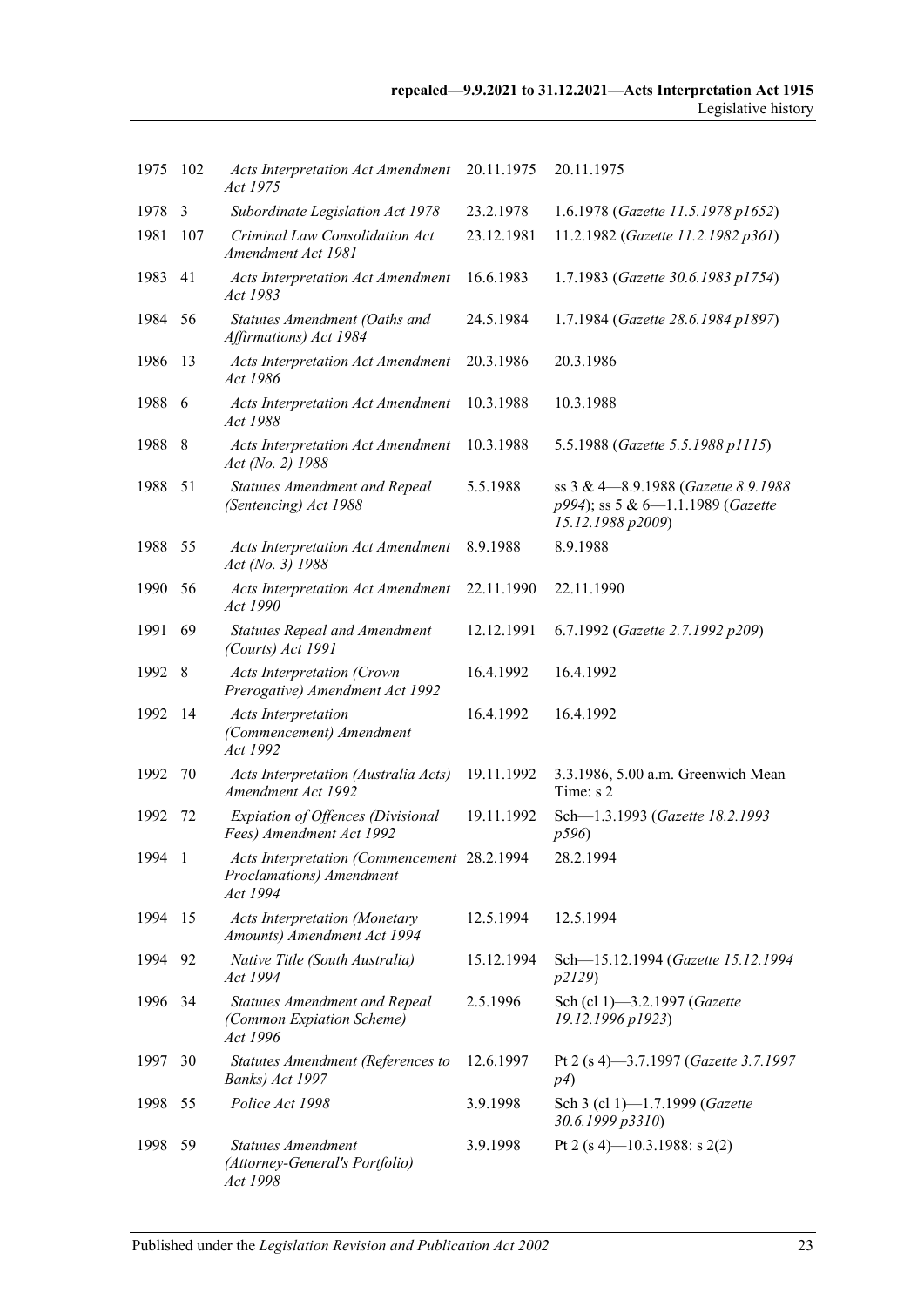| 1999   | 33 | Financial Sector Reform (South<br>Australia) Act 1999                               | 17.6.1999  | Sch (item $2$ )—1.7.1999 being the date<br>specified under s 3(16) of the Financial<br>Sector Reform (Amendments and<br>Transitional Provisions) Act (No. 1)<br>1999 of the Commonwealth as the<br>transfer date for the purposes of that<br>Act: $s(2)$ |
|--------|----|-------------------------------------------------------------------------------------|------------|----------------------------------------------------------------------------------------------------------------------------------------------------------------------------------------------------------------------------------------------------------|
| 2002   | 33 | <b>Statutes Amendment</b><br>(Attorney-General's Portfolio)<br>Act 2002             | 28.11.2002 | Pt 2 (s 4)-3.3.2003 (Gazette 27.2.2003<br>p807                                                                                                                                                                                                           |
| 2005   | 7  | <b>Acts Interpretation (Gender</b><br>Balance) Amendment Act 2005                   | 21.4.2005  | 21.7.2005 (Gazette 21.7.2005 p2465)                                                                                                                                                                                                                      |
| 2005   | 13 | <b>Acts Interpretation (Miscellaneous)</b><br>Amendment Act 2005                    | 21.4.2005  | Pt 2 (ss $4-16$ and new s 52 (as inserted<br>by s 17) -3.10.2005 (Gazette<br>29.9.2005 p3547); new s 51 (as inserted<br>by s 17)-21.4.2007 (s 7(5) Acts<br>Interpretation Act 1915)                                                                      |
| 2005   | 56 | Justices of the Peace Act 2005                                                      | 17.11.2005 | Sch 2 (cll 2 & 3)-1.7.2006 (Gazette<br>22.6.2006 p2012)                                                                                                                                                                                                  |
| 2006   | 44 | Statutes Amendment (Justice<br>Portfolio) Act 2006                                  | 14.12.2006 | Pt 2 (s 4)-18.1.2007 (Gazette<br>18.1.2007 p234)                                                                                                                                                                                                         |
| 2009   | 84 | Statutes Amendment (Public Sector<br>Consequential Amendments) Act<br>2009          | 10.12.2009 | Pt 4 (s 9)-1.2.2010 (Gazette 28.1.2010<br>p320                                                                                                                                                                                                           |
| 2010   | 5  | <b>Health Practitioner Regulation</b><br>National Law (South Australia) Act<br>2010 | 1.7.2010   | Sch 1 (cl 2)-1.7.2010 (Gazette<br>1.7.2010 p3338)                                                                                                                                                                                                        |
| 2012 6 |    | <b>Statutes Amendment (Shop Trading</b><br>and Holidays) Act 2012                   | 2.4.2012   | Pt 2 (ss 4 & 5)-2.4.2012 ( <i>Gazette</i><br>2.4.2012 p1318)                                                                                                                                                                                             |
| 2016   | 35 | Statutes Amendment (Gender<br>Identity and Equity) Act 2016                         | 4.8.2016   | Pt 2 (ss 4-6)-8.9.2016 (Gazette<br>8.9.2016 p3676)                                                                                                                                                                                                       |
| 2016   | 43 | Summary Procedure (Abolition of<br>Complaints) Amendment Act 2016                   | 29.9.2016  | Sch 1 (cl 1)-3.10.2017 (Gazette<br>1.8.2017p3039                                                                                                                                                                                                         |
| 2019   | 45 | Supreme Court (Court of Appeal)<br>Amendment Act 2019                               | 19.12.2019 | Sch 1 (cl 3)-1.1.2021 (Gazette<br>10.12.2020 p5638)                                                                                                                                                                                                      |
| 2021   | 25 | Statutes Amendment (COVID-19<br>Permanent Measures) Act 2021                        | 17.6.2021  | Pt 3 (s 5)-9.9.2021 (Gazette 18.8.2021<br>p3099)                                                                                                                                                                                                         |

# **Provisions amended since 3 February 1976**

- Legislative history prior to 3 February 1976 appears in marginal notes and footnotes included in the consolidation of this Act contained in Volume 1 of The Public General Acts of South Australia 1837-1975 at page 55.
- Certain textual alterations were made to this Act by the Commissioner of Statute Revision when preparing the reprint of the Act that incorporated all amendments in force as at 8 May 1987. A Schedule of these alterations was laid before Parliament on 6 August 1987.

Entries that relate to provisions that have been deleted appear in italics.

| Provision | How varied                      | Commencement |
|-----------|---------------------------------|--------------|
| Pf        | heading inserted by 41/1983 s 3 | 1.7.1983     |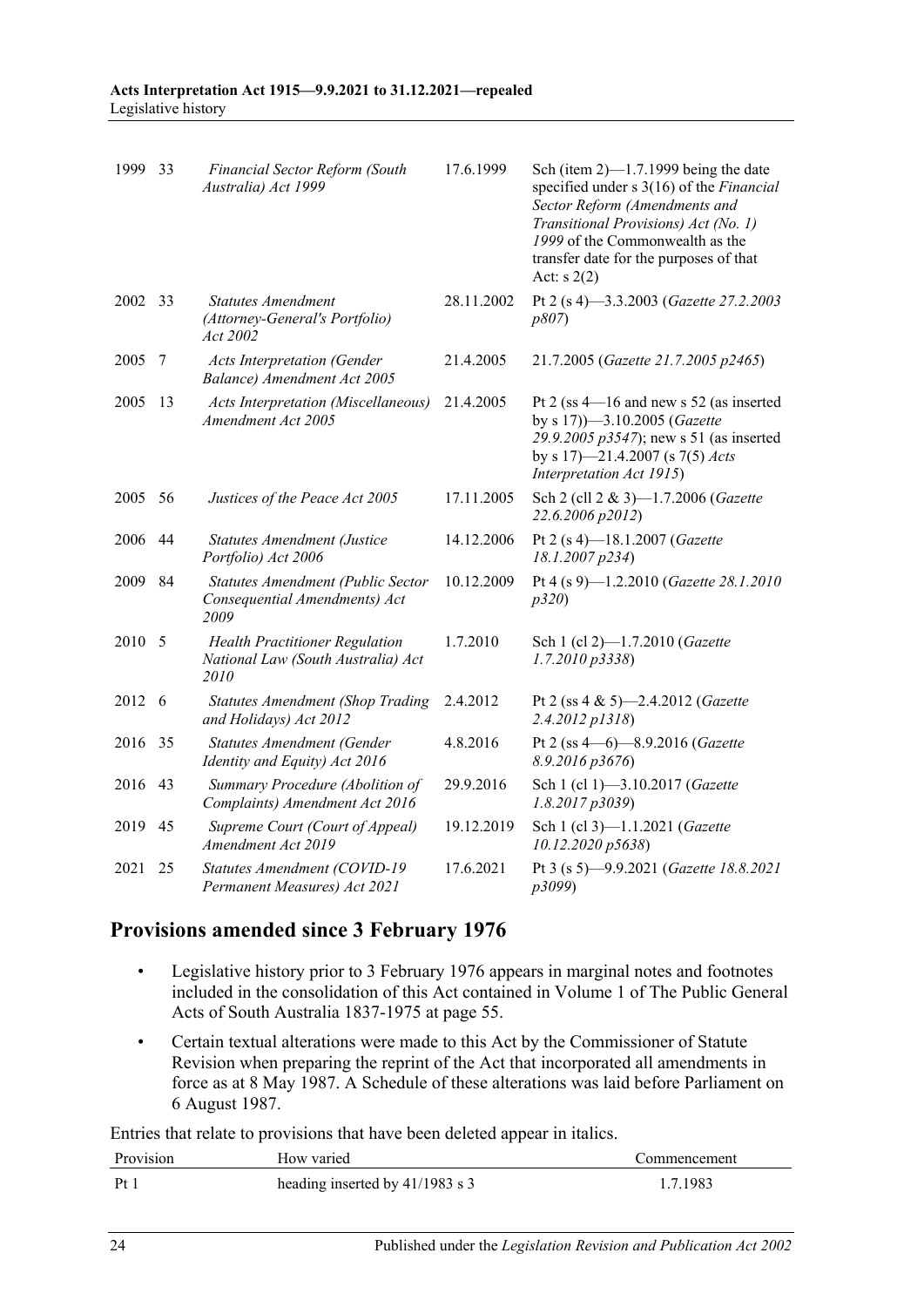| s <sub>2</sub>                                                                     | deleted by 13/1986 (Sch)                           | 20.3.1986 |
|------------------------------------------------------------------------------------|----------------------------------------------------|-----------|
| heading preceding<br>S <sub>3</sub>                                                | deleted by $41/1983$ s 4                           | 1.7.1983  |
| s <sub>3</sub>                                                                     | substituted by $41/1983$ s 4                       | 1.7.1983  |
|                                                                                    | deleted by 13/1986 (Sch)                           | 20.3.1986 |
| s 3A                                                                               | inserted by 41/1983 s 4                            | 1.7.1983  |
| heading preceding<br>s 4                                                           | deleted by 13/1986 (Sch)                           | 20.3.1986 |
| s <sub>4</sub>                                                                     |                                                    |           |
| s(4(1))                                                                            | s 4 amended by $41/1983$ s $5(a)$                  | 1.7.1983  |
|                                                                                    | s 4 redesignated as $s$ 4(1) by 30/1997 s 4(b)     | 3.7.1997  |
| Act                                                                                | substituted by 13/1986 (Sch)                       | 20.3.1986 |
| ADI                                                                                | inserted by $33/1999$ Sch (item $2(a)$ )           | 1.7.1999  |
|                                                                                    | administrative unit inserted by $84/2009$ s $9(1)$ | 1.2.2010  |
| AS or Australian<br>Standard or<br>AS/NZS or<br>Australian/New<br>Zealand Standard | inserted by $13/2005$ s 4(1)                       | 3.10.2005 |
| Australia Acts                                                                     | inserted by $70/1992$ s 3                          | 3.3.1986  |
| Australian citizen                                                                 | amended by 13/1986 (Sch)                           | 20.3.1986 |
| bank                                                                               | inserted by $30/1997$ s $4(a)$                     | 3.7.1997  |
|                                                                                    | substituted by $33/1999$ Sch (item 2(b))           | 1.7.1999  |
| bank cheque or<br>banker's cheque                                                  | inserted by $33/1999$ Sch (item 2(b))              | 1.7.1999  |
| <b>Banking Act</b><br>(Cwth)                                                       | inserted by $33/1999$ Sch (item 2(c))              | 1.7.1999  |
| building society                                                                   | inserted by $33/1999$ Sch (item 2(c))              | 1.7.1999  |
| <b>British possession</b>                                                          | deleted by 13/1986 (Sch)                           | 20.3.1986 |
| by-law                                                                             | deleted by $41/1983$ s $5(b)$                      | 1.7.1983  |
| commencement of<br>this Act, passing of<br>this Act                                | deleted by $41/1983$ s $5(c)$                      | 1.7.1983  |
| commencement                                                                       | inserted by $41/1983$ s $5(c)$                     | 1.7.1983  |
|                                                                                    | amended by 44/2006 s 4                             | 18.1.2007 |
| Court of Appeal                                                                    | inserted by 45/2019 Sch 1 cl 3                     | 1.1.2021  |
| credit union                                                                       | inserted by $33/1999$ Sch (item $2(d)$ )           | 1.7.1999  |
| data storage<br>device                                                             | inserted by $13/2005$ s $4(2)$                     | 3.10.2005 |
| Department or<br>department                                                        | inserted by $84/2009$ s $9(2)$                     | 1.2.2010  |
| document                                                                           | inserted by $13/2005$ s $4(2)$                     | 3.10.2005 |
| financial year                                                                     | substituted by $41/1983$ s $5(d)$                  | 1.7.1983  |
| friendly society                                                                   | inserted by $33/1999$ Sch (item $2(e)$ )           | 1.7.1999  |
| Gazette                                                                            | amended by 13/1986 (Sch)                           | 20.3.1986 |
| gender identity                                                                    | inserted by $35/2016$ s 4(1)                       | 8.9.2016  |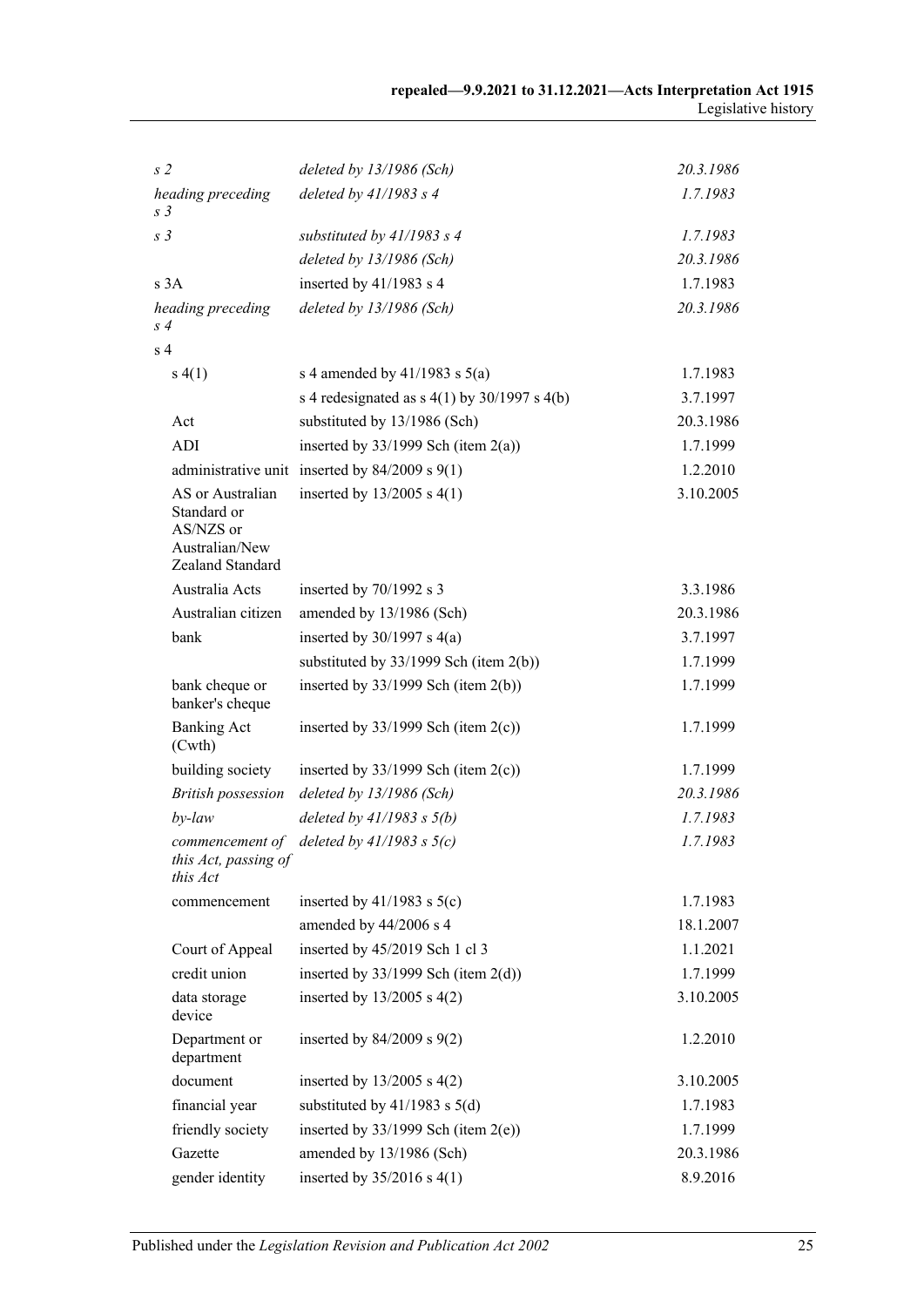| Regulation<br>National Law                             | Health Practitioner inserted by 5/2010 Sch 1 cl 2 | 1.7.2010   |
|--------------------------------------------------------|---------------------------------------------------|------------|
| intersex status                                        | inserted by $35/2016$ s 4(2)                      | 8.9.2016   |
| judge                                                  | amended by 13/1986 (Sch)                          | 20.3.1986  |
| land                                                   | substituted by 92/1994 Sch                        | 15.12.1994 |
| major indictable<br>offence                            | inserted by $69/1991$ s $17(a)$                   | 6.7.1992   |
| Minister                                               | substituted by $41/1983$ s $5(e)$                 | 1.7.1983   |
| minor indictable<br>offence                            | inserted by $107/1981$ s $27(a)$                  | 11.2.1982  |
|                                                        | substituted by $69/1991$ s $17(b)$                | 6.7.1992   |
| subject                                                | naturalised British deleted by 13/1986 (Sch)      | 20.3.1986  |
| part-day public<br>holiday                             | inserted by $6/2012$ s $4(1)$                     | 2.4.2012   |
| police force                                           | inserted by 55/1998 Sch 3 (cl 1)                  | 1.7.1999   |
| police officer                                         | inserted by 55/1998 Sch 3 (cl 1)                  | 1.7.1999   |
| prescribed                                             | substituted by $41/1983$ s $5(f)$                 | 1.7.1983   |
| public holiday                                         | substituted by $6/2012$ s $4(2)$                  | 2.4.2012   |
| Public Service or<br>public service                    | inserted by $84/2009$ s $9(3)$                    | 1.2.2010   |
| record                                                 | inserted by $13/2005$ s 4(3)                      | 3.10.2005  |
| regulation, rule or<br>by-law                          | substituted by $41/1983$ s $5(g)$                 | 1.7.1983   |
| special justice                                        | inserted by 56/2005 Sch 2 cl 2                    | 1.7.2006   |
| Standards<br>Association of<br>Australia               | inserted by $13/2005$ s 4(4)                      | 3.10.2005  |
| <b>Standards</b><br>Australia                          | inserted by $13/2005$ s $4(4)$                    | 3.10.2005  |
| statutory<br>declaration                               | substituted by 13/1986 (Sch)                      | 20.3.1986  |
| statutory<br>instrument                                | inserted by $41/1983$ s $5(h)$                    | 1.7.1983   |
|                                                        | substituted by 6/1988 s 2                         | 10.3.1988  |
|                                                        | amended by 56/1990 s 2                            | 22.11.1990 |
|                                                        | amended by $13/2005$ s 4(5)                       | 3.10.2005  |
| summary offence                                        | inserted by 107/1981 s 27(b)                      | 11.2.1982  |
|                                                        | substituted by $69/1991$ s $17(c)$                | 6.7.1992   |
| this Act                                               | substituted by $41/1983$ s $5(i)$                 | 1.7.1983   |
| writing                                                | inserted by 13/1986 (Sch)                         | 20.3.1986  |
|                                                        | amended by $13/2005$ s 4(6)                       | 3.10.2005  |
| passage<br>"Expressions<br>referring  visible<br>form" | deleted by 13/1986 (Sch)                          | 20.3.1986  |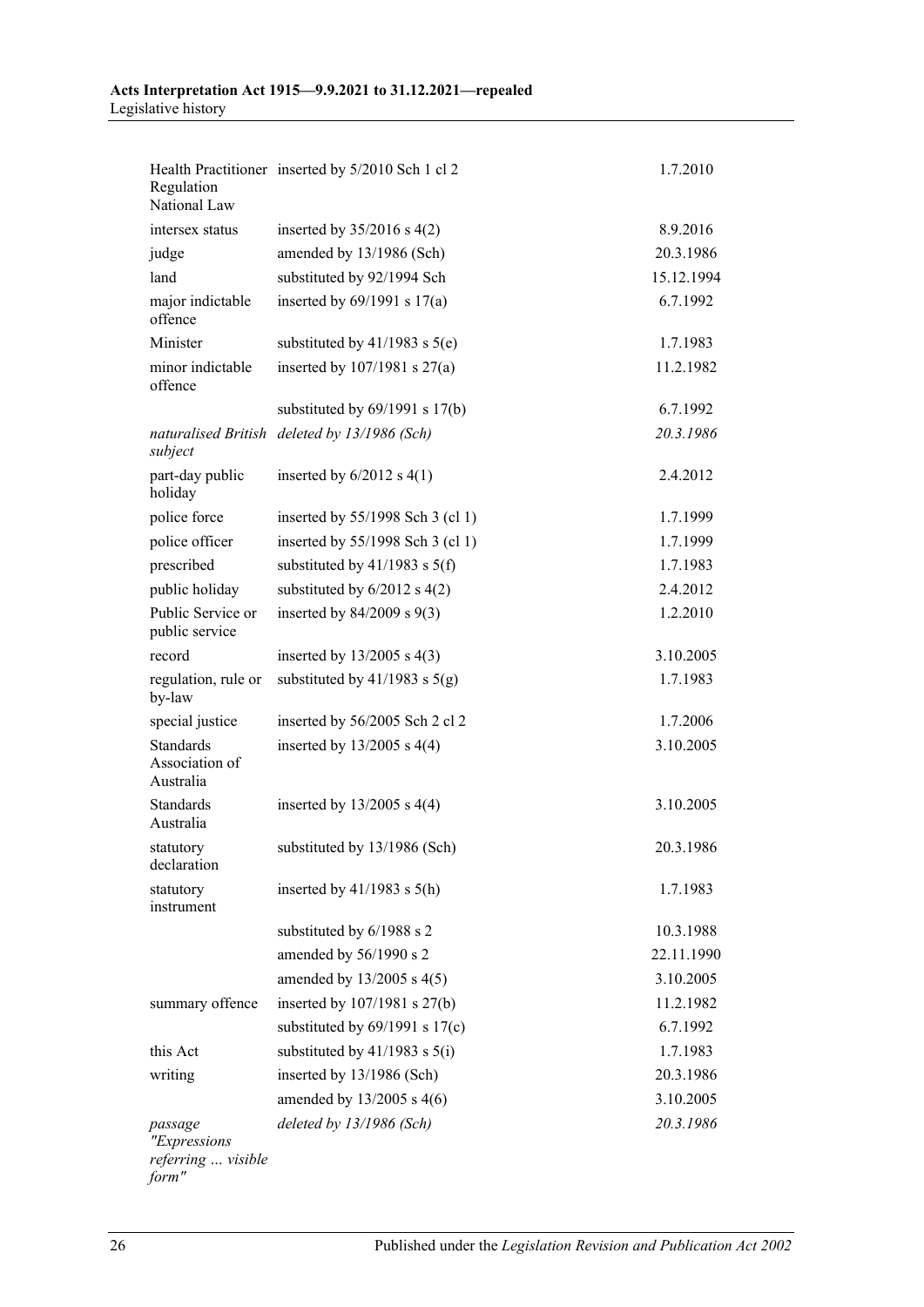| s(4(2)                   | inserted by $30/1997$ s $4(b)$                                              | 3.7.1997   |
|--------------------------|-----------------------------------------------------------------------------|------------|
|                          | deleted by $33/1999$ Sch (item 2(f))                                        | 1.7.1999   |
|                          | inserted by $13/2005$ s 4(7)                                                | 3.10.2005  |
| $s(4)$ and $(4)$         | inserted by $6/2012$ s $4(3)$                                               | 2.4.2012   |
| s 4AA                    | inserted by $13/2005$ s 5                                                   | 3.10.2005  |
| s 4A                     | inserted by $41/1983$ s 6                                                   | 1.7.1983   |
| Pt 2                     | heading preceding s 5 deleted and Pt 2 heading<br>inserted by 41/1983 s 7   | 1.7.1983   |
| s <sub>5</sub>           | substituted by 41/1983 s 7                                                  | 1.7.1983   |
| heading preceding<br>s 6 | deleted by 41/1983 s 7                                                      | 1.7.1983   |
| s <sub>6</sub>           | substituted by 41/1983 s 7                                                  | 1.7.1983   |
|                          | substituted by 13/2005 s 6                                                  | 3.10.2005  |
| s <sub>7</sub>           | amended by 41/1983 s 8                                                      | 1.7.1983   |
| s <sub>7</sub>           | substituted by 13/1986 (Sch)                                                | 20.3.1986  |
| s(7(3))                  | inserted by 55/1988 s 2                                                     | 8.9.1988   |
|                          | amended by $13/2005$ s $7(1)$ —(3)                                          | 3.10.2005  |
| $s \, 7(4)$              | inserted by 55/1988 s 2                                                     | 8.9.1988   |
| s7(4a)                   | inserted by 1/1994 s 2                                                      | 28.2.1994  |
|                          | deleted by 1/1994 s 3                                                       | 31.12.1994 |
|                          | inserted by $13/2005$ s $7(4)$                                              | 3.10.2005  |
| $s \, 7(5)$              | inserted by 14/1992 s 2                                                     | 16.4.1992  |
| s 7A                     | inserted by 41/1983 s 9                                                     | 1.7.1983   |
| $s \, \delta$            | deleted by 13/1986 (Sch)                                                    | 20.3.1986  |
| s 9                      | deleted by 41/1983 s 10                                                     | 1.7.1983   |
| s 10                     | amended by 13/1986 (Sch)                                                    | 20.3.1986  |
| Pt <sub>3</sub>          | heading preceding s 11 deleted and Pt 3<br>heading inserted by 41/1983 s 11 | 1.7.1983   |
| s 10A                    | inserted by 13/2005 s 8                                                     | 3.10.2005  |
| $ss 11 - 14$             | substituted by 41/1983 s 11                                                 | 1.7.1983   |
| Pt 4                     | heading inserted by 41/1983 s 11                                            | 1.7.1983   |
| s 14A                    | inserted by 41/1983 s 11                                                    | 1.7.1983   |
| s 14A(3)                 | inserted by 13/2005 s 9                                                     | 3.10.2005  |
| s 14B                    | inserted by 41/1983 s 11                                                    | 1.7.1983   |
| $s$ 14B(2)               | deleted by $56/1990 s$ 3                                                    | 22.11.1990 |
| s 14B(3)                 | amended by 13/2005 s 10                                                     | 3.10.2005  |
| s 14BA                   | inserted by 56/1990 s 4                                                     | 22.11.1990 |
| $s$ 14BA $(2)$           | substituted by 33/2002 s 4                                                  | 3.3.2003   |
| s 14C                    | inserted by 41/1983 s 11                                                    | 1.7.1983   |
|                          | substituted by 6/1988 s 3                                                   | 10.3.1988  |
| $s \ 14C(2)$             | amended by $59/1998$ s $4(a)$                                               | 10.3.1988  |
| $s\ 14C(3)$              | inserted by $59/1998$ s $4(b)$                                              | 10.3.1988  |
| s 14D                    | inserted by 41/1983 s 11                                                    | 1.7.1983   |
| s 15                     | amended by 41/1983 s 12                                                     | 1.7.1983   |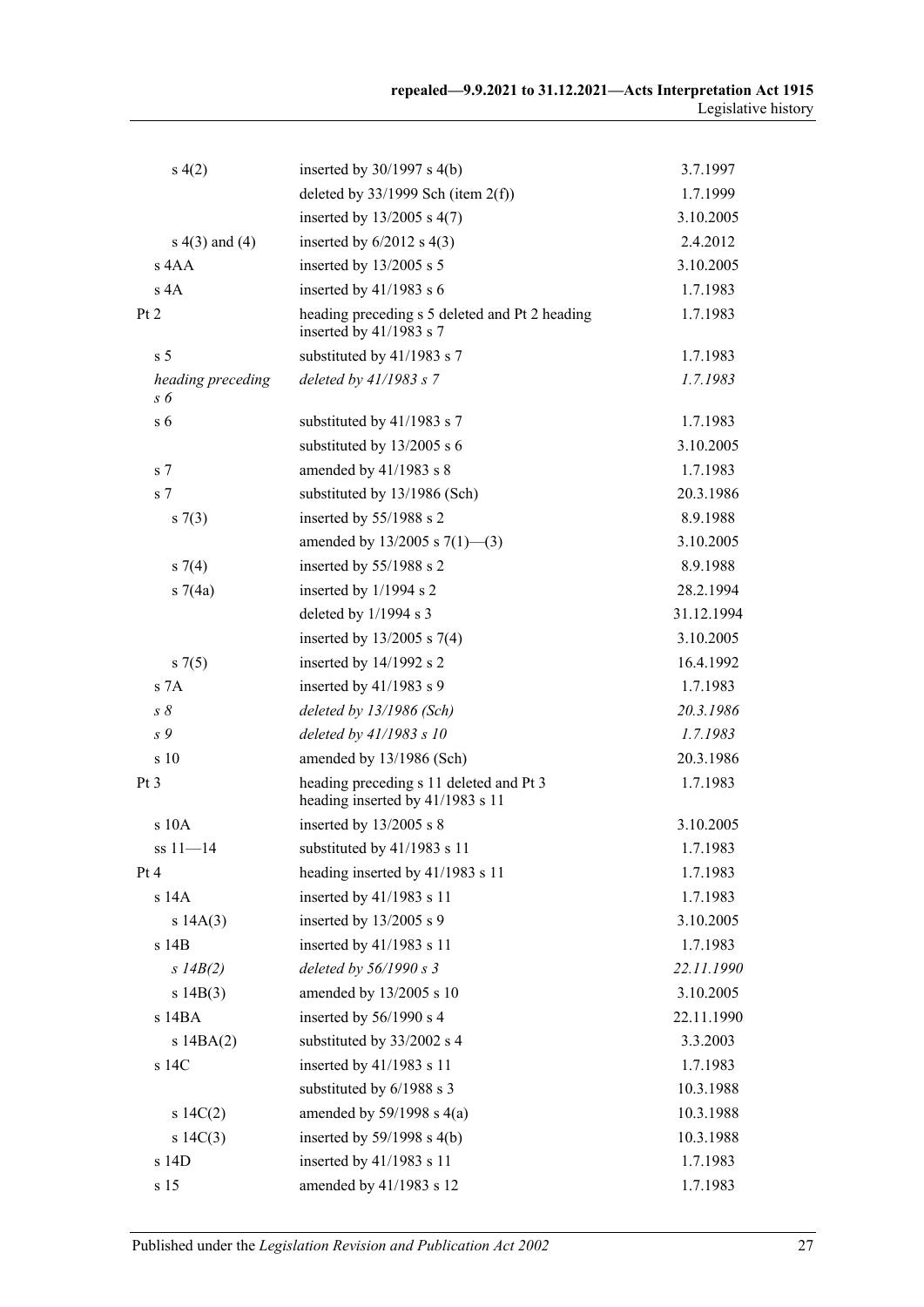|                                      | substituted by 13/1986 (Sch)         | 20.3.1986 |
|--------------------------------------|--------------------------------------|-----------|
| s 16                                 |                                      |           |
| s 16(1)                              | amended by 41/1983 s 13(a)—(c)       | 1.7.1983  |
| s16(2)                               | amended by $41/1983$ s $13(d)$       | 1.7.1983  |
| s 16(2a)                             | inserted by $13/1986$ s $2(a)$       | 20.3.1986 |
| s 16(3)                              | amended by $41/1983$ s $13(e)$ , (f) | 1.7.1983  |
|                                      | amended by $13/1986$ s $2(b)$        | 20.3.1986 |
| s 16(4)                              | inserted by $13/1986$ s $2(c)$       | 20.3.1986 |
| s <sub>17</sub>                      | substituted by 41/1983 s 14          | 1.7.1983  |
| heading preceding<br>$s$ 18          | deleted by 41/1983 s 15              | 1.7.1983  |
| s 18                                 | deleted by 41/1983 s 15              | 1.7.1983  |
|                                      | inserted by 13/1986 s 3              | 20.3.1986 |
| s 19                                 | deleted by 41/1983 s 15              | 1.7.1983  |
|                                      | inserted by 6/1988 s 4               | 10.3.1988 |
|                                      | substituted by 13/2005 s 11          | 3.10.2005 |
| s 19A                                | inserted by 13/2005 s 11             | 3.10.2005 |
| s 20                                 | deleted by 41/1983 s 15              | 1.7.1983  |
|                                      | inserted by 8/1992 s 2               | 16.4.1992 |
| s 21                                 | amended by 13/1986 (Sch)             | 20.3.1986 |
| s 22                                 | substituted by 13/1986 s 4           | 20.3.1986 |
| s 22A                                |                                      |           |
| $s\,22A(3)$                          | deleted by $41/1983$ s 16            | 1.7.1983  |
| $s$ 22 $B$                           | inserted by 70/1992 s 4              | 3.3.1986  |
| heading preceding<br>s <sub>23</sub> | deleted by 41/1983 s 17              | 1.7.1983  |
| s 24                                 | amended by 41/1983 s 18              | 1.7.1983  |
|                                      | amended by 13/1986 (Sch)             | 20.3.1986 |
| s <sub>25</sub>                      | amended by 41/1983 s 19              | 1.7.1983  |
|                                      | substituted by 13/1986 (Sch)         | 20.3.1986 |
|                                      | amended by 13/2005 s 12(1), (2)      | 3.10.2005 |
| s <sub>26</sub>                      | amended by 13/1986 s 5               | 20.3.1986 |
|                                      | amended by 35/2016 s 5(1), (2)       | 8.9.2016  |
| s 27                                 |                                      |           |
| $s \, 27(1)$                         | amended by 13/1986 (Sch)             | 20.3.1986 |
| $s \, 27(2a)$                        | inserted by 6/2012 s 5               | 2.4.2012  |
| s 27A                                | inserted by 13/2005 s 13             | 3.10.2005 |
| s 28                                 | substituted by 13/1986 (Sch)         | 20.3.1986 |
| s 28A                                | inserted by 51/1988 s 4              | 8.9.1988  |
|                                      | amended by 72/1992 s 10 (Sch)        | 1.3.1993  |
|                                      | amended by 34/1996 s 4 (Sch cl 1)    | 3.2.1997  |
| s 30                                 | substituted by 13/1986 (Sch)         | 20.3.1986 |
| s <sub>31</sub>                      | deleted by $51/1988 s 5$             | 1.1.1989  |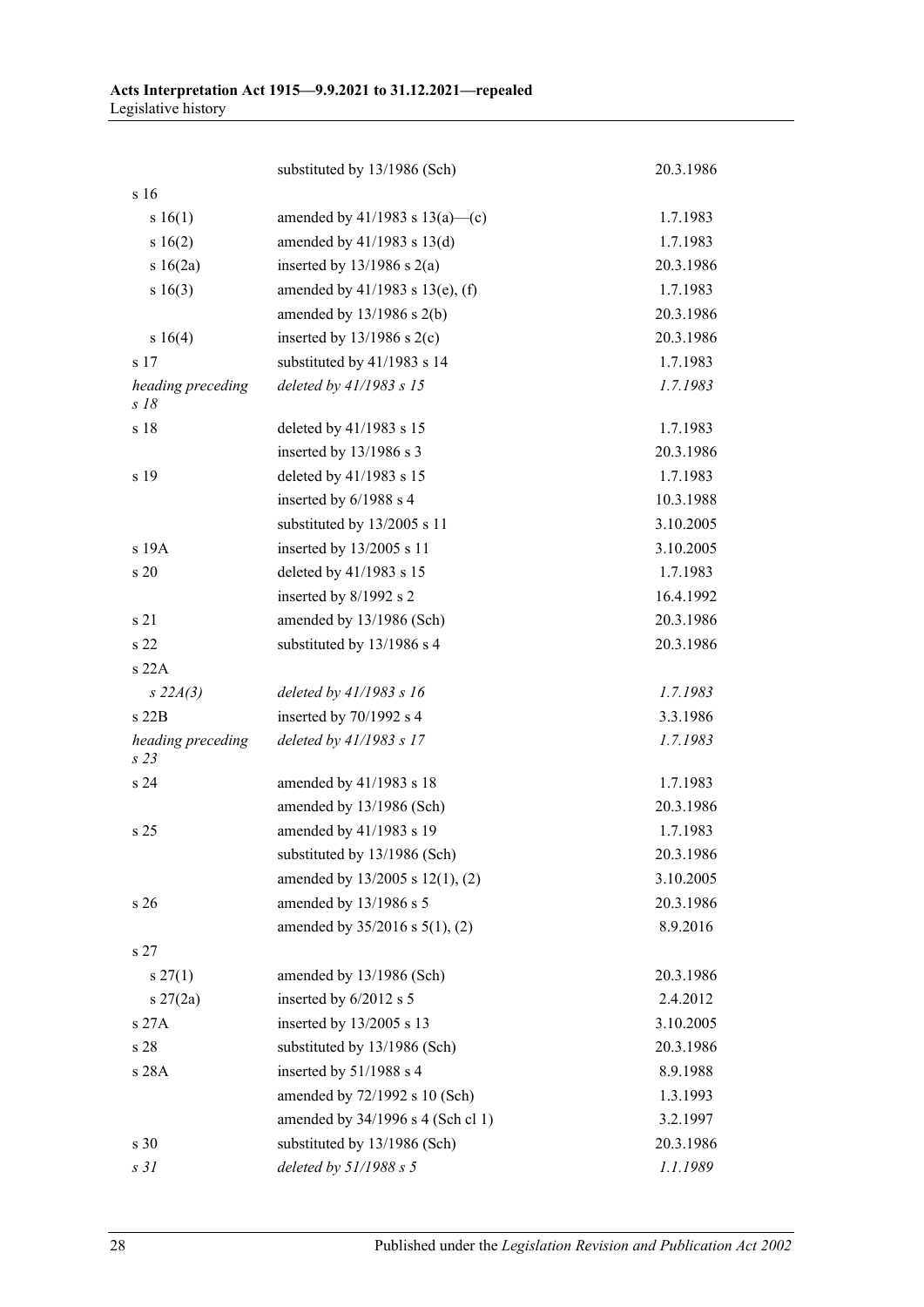| s <sub>32</sub>              | deleted by $107/1981 s 27(c)$     | 11.2.1982  |
|------------------------------|-----------------------------------|------------|
| s 33                         |                                   |            |
| $s \, 33(2)$                 | amended by 13/2005 s 14(1), (2)   | 3.10.2005  |
| $s$ 33 $A$                   | deleted by 13/1986 (Sch)          | 20.3.1986  |
| $s$ 33 $B$                   | deleted by 8/1988 s 3             | 5.5.1988   |
| $s$ 33 $C$                   | amended by 41/1983 s 20           | 1.7.1983   |
|                              | amended by 13/1986 (Sch)          | 20.3.1986  |
|                              | deleted by 8/1988 s 3             | 5.5.1988   |
| heading preceding<br>$s\,34$ | deleted by $41/1983 s 21$         | 1.7.1983   |
| s 36                         | substituted by 13/1986 (Sch)      | 20.3.1986  |
| s 36A                        | inserted by 7/2005 s 4            | 21.7.2005  |
| $s \, 36A(5)$                |                                   |            |
| man                          | inserted by $35/2016$ s $6(1)$    | 8.9.2016   |
| woman                        | inserted by $35/2016$ s $6(2)$    | 8.9.2016   |
| s 37                         | amended by 13/1986 (Sch)          | 20.3.1986  |
| s 37A                        | inserted by 41/1983 s 22          | 1.7.1983   |
| s 38                         | deleted by $3/1978 s 7(1)$        | 1.6.1978   |
| heading preceding<br>s 39    | deleted by 41/1983 s 23           | 1.7.1983   |
| s 39                         | amended by 13/1986 (Sch)          | 20.3.1986  |
|                              | substituted by 13/2005 s 15       | 3.10.2005  |
| $\sin 40$                    | deleted by 41/1983 s 24           | 1.7.1983   |
|                              | inserted by 56/1990 s 5           | 22.11.1990 |
| heading preceding<br>s41     | deleted by 41/1983 s 25           | 1.7.1983   |
| s41                          | deleted by $56/1984 s 5$          | 1.7.1984   |
| $s$ 43                       | substituted by 13/1986 (Sch)      | 20.3.1986  |
|                              | deleted by 69/1991 s 17           | 6.7.1992   |
| s 44                         | substituted by 13/1986 (Sch)      | 20.3.1986  |
| $s\,44(1)$                   | amended by $13/2005$ s $16(1)$    | 3.10.2005  |
|                              | amended by 56/2005 Sch 2 cl 3(1)  | 1.7.2006   |
| $s\,44(2)$                   | amended by 51/1988 s 6            | 1.1.1989   |
|                              | amended by 13/2005 s 16(2)        | 3.10.2005  |
|                              | amended by 56/2005 Sch 2 cl 3(2)  | 1.7.2006   |
|                              | amended by 43/2016 Sch 1 cl 1(1)  | 3.10.2017  |
| $s\,44(3)$ (5)               | inserted by 43/2016 Sch 1 cl 1(2) | 3.10.2017  |
| s 45                         | deleted by 13/1986 (Sch)          | 20.3.1986  |
|                              | inserted by 15/1994 s 2           | 12.5.1994  |
| ss 46 and 47                 | deleted by 13/1986 (Sch)          | 20.3.1986  |
| heading preceding<br>$s\,48$ | deleted by 41/1983 s 26           | 1.7.1983   |
| ss 48 and 49                 | deleted by 41/1983 s 26           | 1.7.1983   |
| s 51                         | deleted by 56/1984 s 5            | 1.7.1984   |